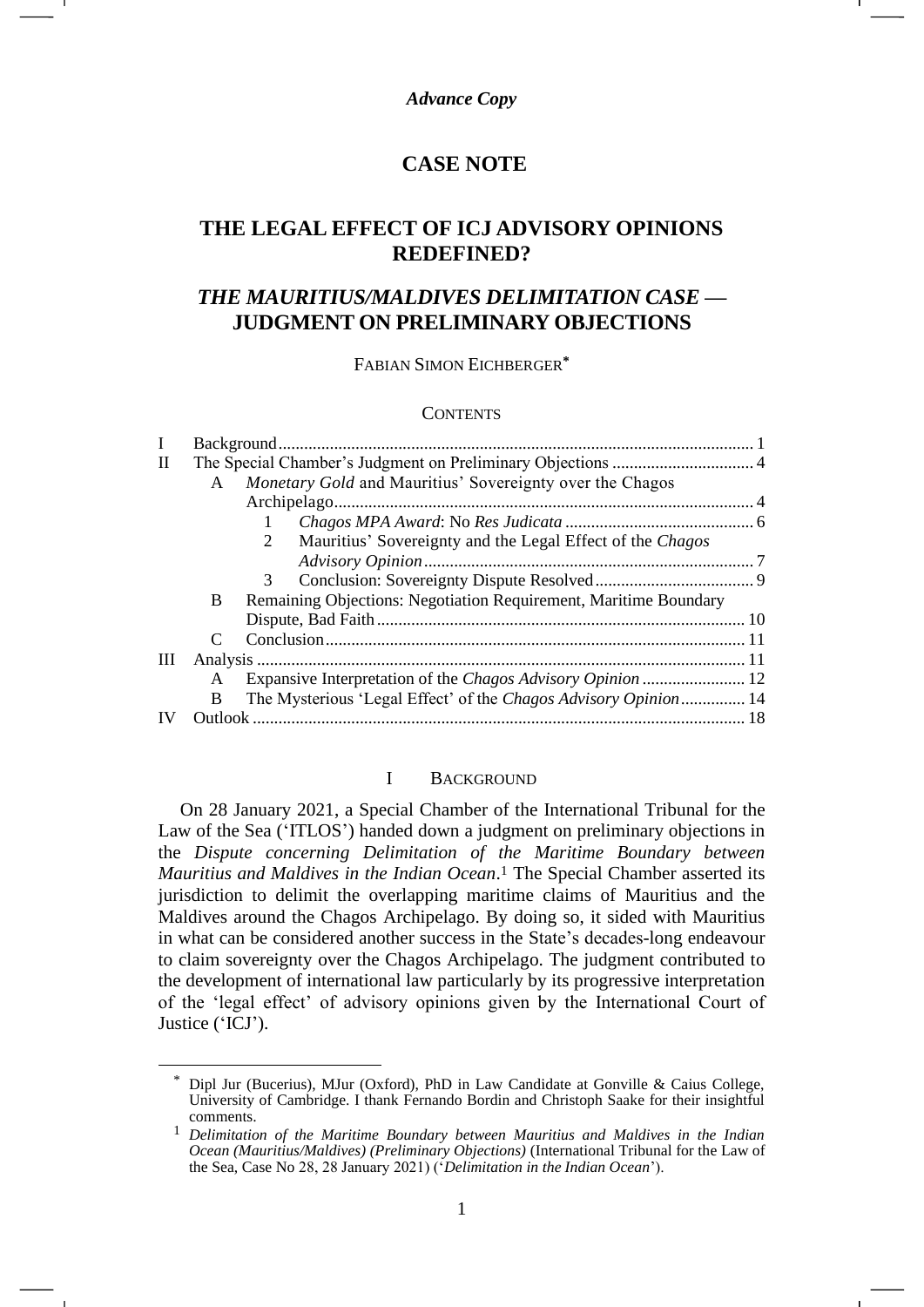<span id="page-1-0"></span>The case before the Special Chamber can be fully appreciated in light of its context.<sup>2</sup> The Chagos Archipelago consists of several atolls in the Indian Ocean located approximately 500 kilometres south of the Maldives and almost 2200 kilometres north-east of Mauritius' main island. The islands of the Archipelago were colonised by the French in the 18th century.<sup>3</sup> With the *Treaty of Paris* of 1814, France ceded the Chagos Archipelago as a dependency of Mauritius to the United Kingdom.<sup>4</sup>

Subsequently, the Chagos Archipelago was under British colonial rule. In 1965, the United Kingdom entered into an agreement with representatives of the colony of Mauritius detaching the Chagos Archipelago from Mauritius administratively and declaring it part of the British Indian Ocean Territory ('BIOT').<sup>5</sup> Since 1966, the United Kingdom has leased the Archipelago's largest island, Diego Garcia, to the United States, where the latter built a strategically important military base.<sup>6</sup> Between 1967 and 1973, all inhabitants of the Chagos Archipelago were either forcibly removed or prevented from returning. Mauritius became independent in 1968.

Since at least the 1980s, Mauritius has claimed sovereignty over the Chagos Archipelago and in recent years increasingly asserted its claim judicially. In 2010, it filed a claim against the United Kingdom under the *United Nations Convention on the Law of the Sea* ('*UNCLOS*'),<sup>7</sup> arguing that the establishment of a Marine Protected Area ('MPA') around the Chagos Archipelago contravened *UNCLOS*. One of Mauritius' arguments was that the United Kingdom could not have lawfully established the MPA because it was not the 'coastal state' in the sense of *UNCLOS*. <sup>8</sup> The Tribunal refused to exercise jurisdiction over the coastal state question.<sup>9</sup> However, it declared that the United Kingdom's establishment of the MPA was in violation of arts 2(3), 56(2) and 194(4) of the *UNCLOS*. 10

In 2017, the United Nations ('UN') General Assembly referred a request for an advisory opinion on the decolonisation of the Chagos Archipelago to the ICJ, asking (a) whether the process of decolonisation of Mauritius had been lawfully completed and (b) for the legal consequences of the United Kingdom's

<sup>&</sup>lt;sup>2</sup> The Chagos Archipelago's complex history has been summarised extensively elsewhere and shall only be briefly recounted here: see, eg, *Chagos Marine Protected Area Arbitration (Mauritius v United Kingdom) (Award)* (UNCLOS Arbitral Tribunal, Case No 2011–03, 18 March 2015) 13–46 ('*Chagos MPA Award*').

<sup>3</sup> Ibid 14 [58].

<sup>4</sup> *Delimitation in the Indian Ocean* (n [1\)](#page-0-1) 20 [57].

<sup>5</sup> Ibid 20 [59].

<sup>6</sup> Mark E Rosen, 'Is Diego Garcia at Risk of Slipping from Washington's Grasp?', *The National Interest* (online, 19 September 2017) <https://nationalinterest.org/feature/diegogarcia-risk-slipping-washingtons-grasp-22381>, archived at <https://perma.cc/SH72- GR6Q>.

<sup>7</sup> *United Nations Convention on the Law of the Sea*, opened for signature 10 December 1982, 1833 UNTS 3 (entered into force 16 November 1994).

<sup>8</sup> 'Memorial of the Republic of Mauritius', *Mauritius v United Kingdom* (UNCLOS Arbitral Tribunal, 1 August  $2012$ ) vol 1, ch 6.

<sup>9</sup> *Chagos MPA Award* (n [2\)](#page-1-0) 90 [219]–[221].

<sup>10</sup> Ibid 215 [547(B)].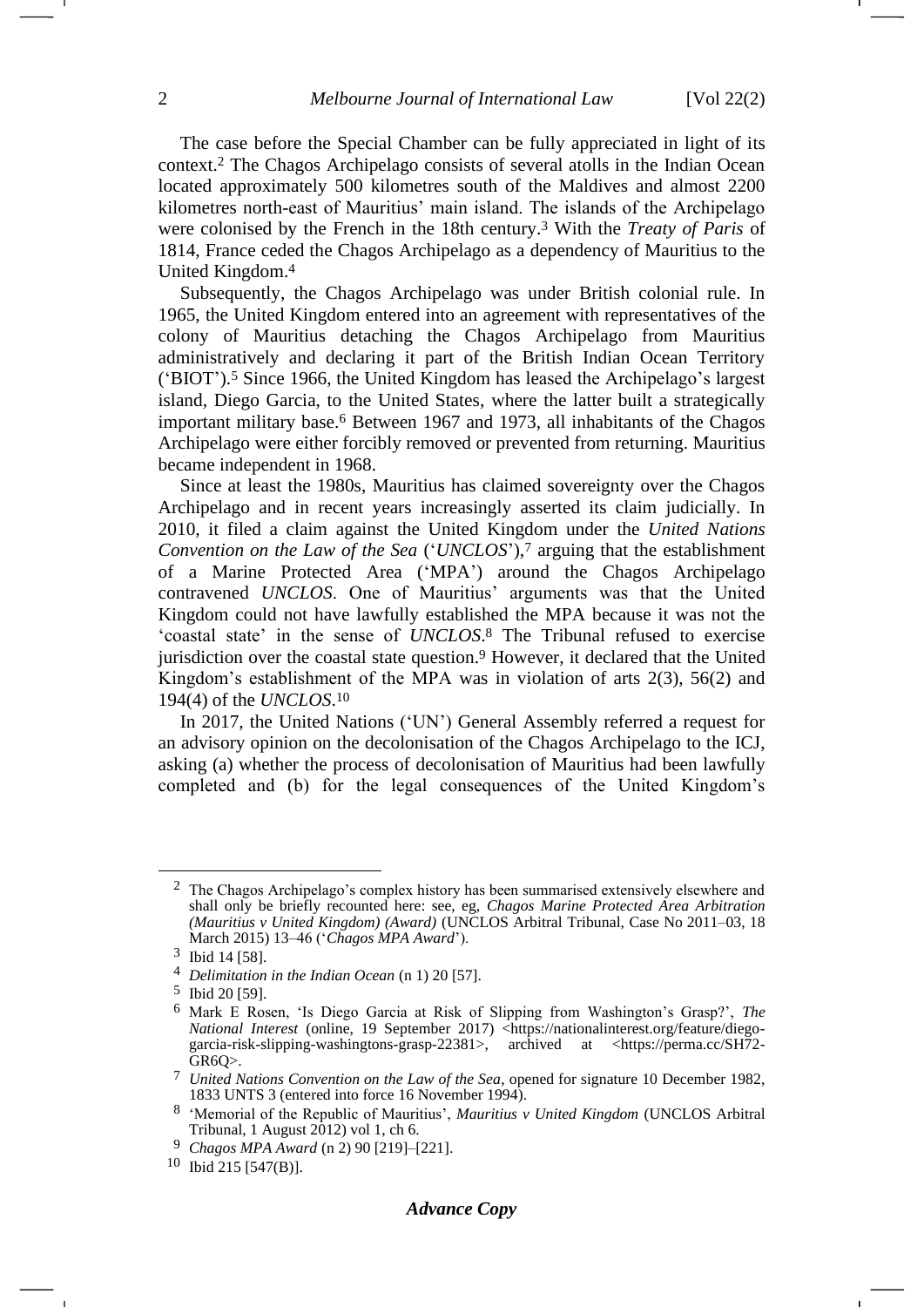<span id="page-2-0"></span>administration of Chagos.<sup>11</sup> In its opinion, the ICJ stated that 'the United Kingdom's continued administration of the Chagos Archipelago constitutes a wrongful act entailing the international responsibility of that State' and that 'the United Kingdom has an obligation to bring to an end its administration of the Chagos Archipelago as rapidly as possible'.<sup>12</sup> This position was subsequently endorsed by the UN General Assembly in *Resolution 73/295*, which demanded that the United Kingdom 'withdraw its colonial administration … unconditionally within a period of no more than six months'. <sup>13</sup> The United Kingdom rejected the Advisory Opinion as non-binding and let the period pass without taking action regarding the Chagos Archipelago.<sup>14</sup>

<span id="page-2-1"></span>Mauritius first reached out to the Maldives in 2001 asking to begin negotiations regarding the delimitation of their continental shelves around the Chagos Archipelago. This was rejected by the Maldives '[a]s jurisdiction over the Chagos Archipelago is not exercised by the Government of Mauritius'.<sup>15</sup> In 2010, the Maldives made a submission to the Commission on the Limits of the Continental Shelf ('CLCS') under art 76(8) of the *UNCLOS*. In the aftermath of this submission, the Maldives and Mauritius held their first talks on the delimitation of their maritime boundaries. A representative of the Maldives stated that the Maldives would amend its submission to the CLCS to take the exclusive economic zone ('EEZ') of Mauritius into consideration, which however never happened.<sup>16</sup> In a joint communiqué of 2011, the two States 'agreed to make bilateral arrangements on the overlapping area of extended continental shelf of the two States around the Chagos Archipelago'. <sup>17</sup> Shortly after, Mauritius submitted a note to the UN Secretary-General, formally protesting against the Maldives' submission to the CLCS which Mauritius claimed had encroached on its EEZ. Further efforts by Mauritius to enter into negotiations on the delimitation of the maritime zones around the Chagos Archipelago after the 2019 *Legal Consequences of the Separation of the Chagos Archipelago from Mauritius in 1965* ('*Chagos Advisory Opinion*') went unanswered by the Maldives.

<sup>11</sup> *Request for an Advisory Opinion of the International Court of Justice on the Legal Consequences of the Separation of the Chagos Archipelago from Mauritius in 1965*, GA Res 71/292, UN GAOR, 71st sess, 88th plen mtg, Agenda Item 87, Supp No 49, UN Doc A/RES/71/292 (22 June 2017).

<sup>12</sup> *Legal Consequences of the Separation of the Chagos Archipelago from Mauritius in 1965 (Advisory Opinion)* [2019] ICJ Rep 95, 138–9 [177], 139–40 [182] ('*Chagos Advisory Opinion*').

<sup>13</sup> *Advisory Opinion of the International Court of Justice on the Legal Consequences of the*  Separation of the Chagos Archipelago from Mauritius in 1965, GA Res 73/295, 73<sup>rd</sup> sess, 83rd plen mtg, Agenda Item 88, Supp No 49, UN Doc A/RES/73/295 (24 May 2019) para 3 ('GA Res 73/295').

<sup>14</sup> Alan Duncan, 'British Indian Ocean Territory', *UK Parliament* (Statement, 30 April 2019) <https://questions-statements.parliament.uk/written-statements/detail/2019-04- 30/HCWS1528>, archived at <https://perma.cc/5ZFW-LZSX>.

<sup>15</sup> *Delimitation in the Indian Ocean* (n [1\)](#page-0-1) 21 [62].

<sup>16</sup> Ibid 22–3 [66], 93 [331].

<sup>17</sup> Ibid 23 [67].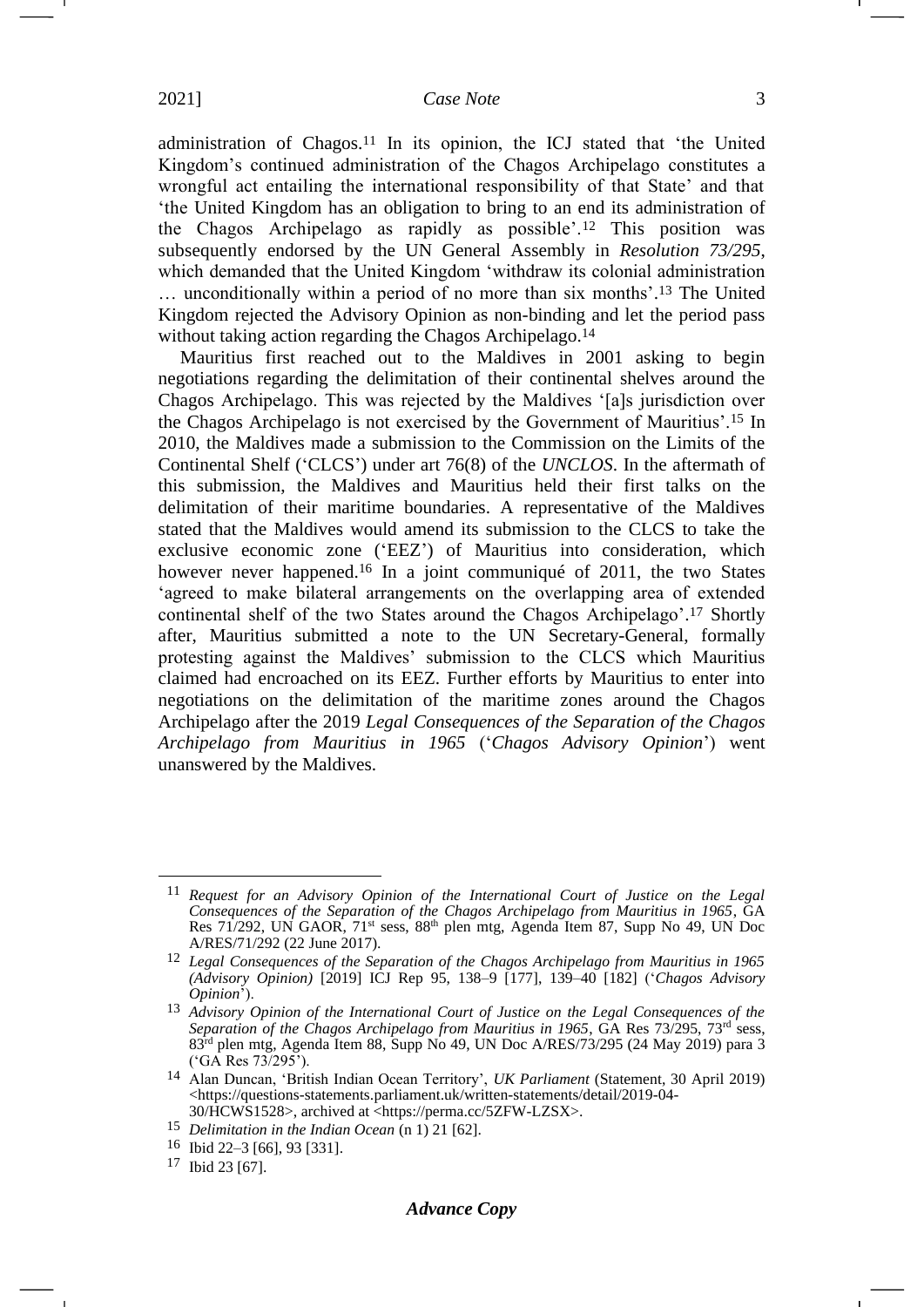<span id="page-3-3"></span>On 18 June 2019, Mauritius instituted arbitral proceedings against the Maldives under Annex VII of the *UNCLOS*. <sup>18</sup> After consulting with the President of the ITLOS, a special agreement was concluded between the two states and the case was transferred to a Special Chamber formed under art 15(2) of the *Statute of the International Tribunal for the Law of the Sea*. Mauritius asked the Special Chamber to delimit its EEZ, inner and outer continental shelf from that of the Maldives and to find that the Maldives had violated its obligation under arts 74(3) and 83(3) of the *UNCLOS* to enter into provisional arrangements pending an agreement on delimitation and not to jeopardise the reaching of a final agreement.<sup>19</sup>

## <span id="page-3-0"></span>II THE SPECIAL CHAMBER'S JUDGMENT ON PRELIMINARY OBJECTIONS

The Maldives raised five preliminary objections to the Special Chamber's jurisdiction and the admissibility of the case. The first two of these objections stood at the centre of the judgment by the Special Chamber.

## <span id="page-3-1"></span>A *Monetary Gold and Mauritius' Sovereignty over the Chagos Archipelago*

<span id="page-3-2"></span>The first objection was that the Special Chamber lacked jurisdiction because the United Kingdom was an 'indispensable party' to the proceedings. The Maldives based its argument on the *Monetary Gold* principle, according to which 'a court or tribunal cannot exercise its jurisdiction in the absence of an indispensable party'.<sup>20</sup> Under this 'well-established procedural rule in international judicial proceedings', <sup>21</sup> a judicial body lacks jurisdiction if the 'very subject-matter' of a decision would implicate the rights of a state that is not party to the proceeding.<sup>22</sup> This, according to the Maldives, was the case for the United Kingdom because the Special Chamber would be required to rule on the sovereignty over the Chagos Archipelago to delimit the maritime boundary.<sup>23</sup> In Mauritius' view, the *Chagos Advisory Opinion* of the ICJ had already determined in an 'authoritative' fashion that the United Kingdom possessed no sovereign rights regarding the Chagos Archipelago.<sup>24</sup> Accordingly, the Special Chamber would not be required to determine the rights and obligations of the United Kingdom.<sup>25</sup>

<sup>18</sup> 'Written Preliminary Objections of the Republic of Maldives under Article 294 of the United Nations Convention on the Law of the Sea and Article 97 of the Rules of the International Tribunal for the Law of the Sea', *Delimitation of the Maritime Boundary between Mauritius and Maldives in the Indian Ocean (Mauritius/Maldives)* (International Tribunal for the Law of the Sea, Case No 28, 18 December 2019) annex 1 ('Preliminary Objections of the Maldives').

<sup>19</sup> *Delimitation in the Indian Ocean* (n [1\)](#page-0-1) 35 [112].

<sup>20</sup> Ibid 27 [82], citing *Monetary Gold Removed from Rome in 1943 (Italy v France, United Kingdom and United States of America) (Preliminary Question)* [1954] ICJ Rep 19, 32–3 ('*Monetary Gold*'). In addition, the Maldives referred in particular to *East Timor (Portugal v Australia) (Judgment)* [1995] ICJ Rep 90, 102 [28] ('*East Timor*'), cited in ibid 28 [84].

<sup>21</sup> *M/V 'Norstar' (Panama v Italy) (Preliminary Objections)* [2016] ITLOS Reports 44, 84 [172]. See *Delimitation in the Indian Ocean* (n [1\)](#page-0-1) 31 [97].

<sup>22</sup> *Monetary Gold* (n [20\)](#page-3-2) 32.

<sup>23</sup> *Delimitation in the Indian Ocean* (n [1\)](#page-0-1) 27–8 [83].

<sup>24</sup> Ibid 30 [95].

<sup>25</sup> Ibid 30 [92].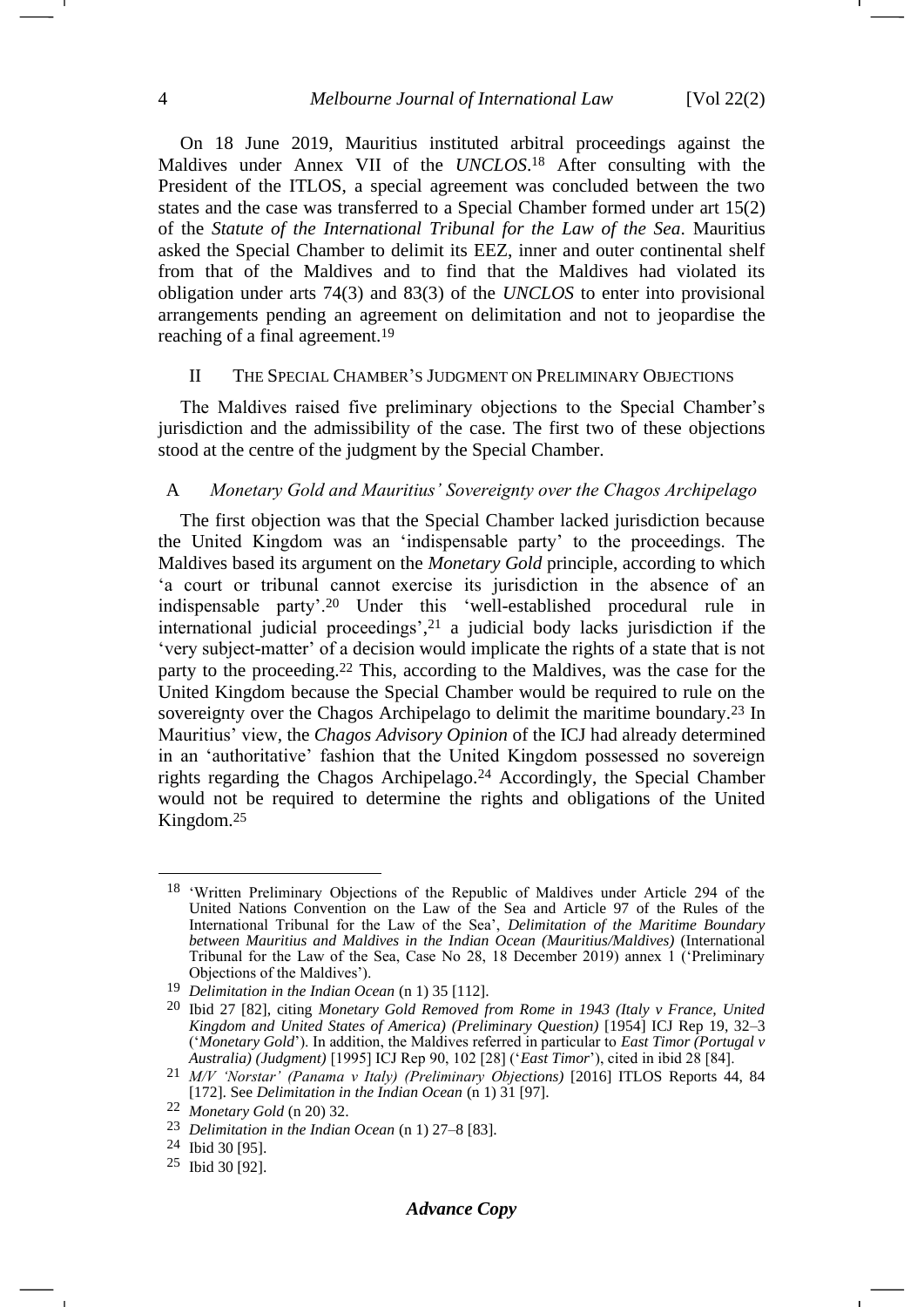The Special Chamber linked the discussion of the application of the *Monetary Gold* principle to the Maldives' second preliminary objection. Therein, the Maldives argued that the Special Chamber lacked jurisdiction over the dispute because 'a determination of Mauritius' claims would require this Tribunal to first determine whether it is Mauritius or the United Kingdom that has sovereignty over the Chagos Archipelago'. <sup>26</sup> Relying on *South China Sea Arbitration*, *Coastal State Rights in the Black Sea, Sea of Azov, and Kerch Strait* and *Chagos Marine Protected Area* ('*Chagos MPA Award*'), the Maldives emphasised that disputes over territorial sovereignty were not disputes 'concerning the interpretation of application of this Convention' under art 288(1) of the *UNCLOS*. 27

<span id="page-4-0"></span>The Special Chamber considered these first two preliminary objections to run parallel to one another. If there were still an ongoing dispute between the United Kingdom and Mauritius about the sovereignty over the Chagos Archipelago, then accepting jurisdiction to delimit between Mauritius and the Maldives could imply exercising jurisdiction over this sovereignty dispute incidentally. Furthermore, only if a sovereignty dispute still existed could the United Kingdom possibly be considered as a third state with a legal interest at stake in the dispute before the Special Chamber and, therefore, as an indispensable party in the sense of the *Monetary Gold* principle.<sup>28</sup> Accordingly, for the Special Chamber, its decision on the two first preliminary objections hinged on the 'validity of the premise that Mauritius has sovereignty over the Chagos Archipelago'. 29

Mauritius argued that the Special Chamber could not possibly overstep its jurisdiction in this regard because it was beyond doubt that it had sovereignty over the Chagos Archipelago. Any uncertainties had been resolved by the Advisory Opinion and the subsequent UN General Assembly *Resolution 73/295*. <sup>30</sup> The Maldives disagreed with Mauritius and maintained that the dispute between the United Kingdom and Mauritius remained extant.<sup>31</sup> Because the

<sup>26</sup> 'Preliminary Objections of the Maldives' (n [18\)](#page-3-3) 19–20 [59].

<sup>27</sup> *Delimitation in the Indian Ocean* (n [1\)](#page-0-1) 33 [103]; Ibid 20–1 [60]–[62], discussing *South China Sea Arbitration (Philippines v China) (Award on Jurisdiction and Admissibility)* (UNCLOS Arbitral Tribunal, Case No 2013–19, 29 October 2015) 2 [8], 59–60 [153] and *Chagos MPA Award* (n [2\)](#page-1-0) 89–90 [216]–[219]; 'Written Observations of the Republic of Maldives in Reply to the Written Observations of the Republic of Mauritius', *Delimitation of the Maritime Boundary between Mauritius and Maldives in the Indian Ocean (Mauritius/Maldives) (Preliminary Objections)* (International Tribunal for the Law of the Sea, Case No 28, 15 April 2020) 31–2 [118] ('Written Observations of the Maldives'), quoting *Coastal State Rights in the Black Sea, Sea of Azov, and Kerch Strait (Ukraine v Russia) (Award concerning the Preliminary Objections of Russia)* (UNCLOS Arbitral Tribunal, Case No 2017–06, 21 February 2020) 54 [176].

<sup>28</sup> *Delimitation in the Indian Ocean* (n [1\)](#page-0-1) 31 [98]–[99]:

Thus the Parties' disagreement boils down to the question as to whether a sovereignty dispute between Mauritius and the United Kingdom over the Chagos Archipelago still exists or has been resolved. Accordingly, if a sovereignty dispute over the Chagos Archipelago exists, the United Kingdom may be regarded as an indispensable party and the *Monetary Gold* principle would prevent the Special Chamber from exercising its jurisdiction.

<sup>29</sup> Ibid 36 [114]–[115].

<sup>30</sup> Ibid 66 [221].

<sup>31</sup> Ibid 36–7 [117]; see 'Written Observations of the Maldives' (n [27\)](#page-4-0) 3 [2]–[3].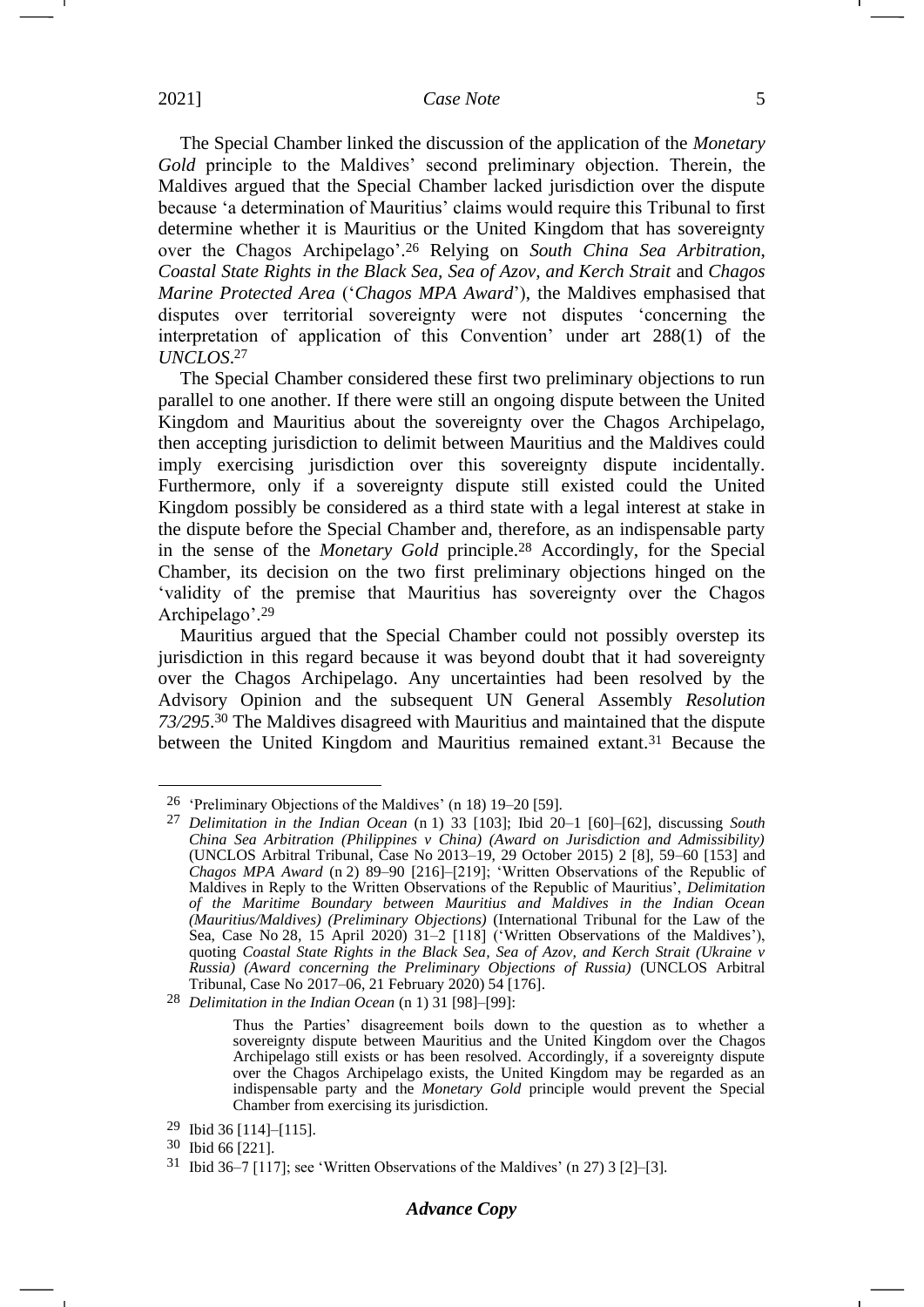United Kingdom continued to assert its sovereignty, the Maldives argued that the disagreement fell within the *Mavrommatis Palestine Concessions* ('*Mavrommatis*') definition of a dispute as 'disagreement on a point of law or fact, a conflict of legal views or of interests'.<sup>32</sup>

The Special Chamber made this disagreement about the conclusive resolution of the sovereignty dispute between the United Kingdom and Mauritius the central issue of its judgment.<sup>33</sup> To determine whether a dispute still existed about the sovereignty over the Chagos Archipelago, the Special Chamber went on to examine the relevance of the *Chagos MPA Award*, the *Chagos Advisory Opinion* and *Resolution 73/295*.

## <span id="page-5-0"></span>1 *Chagos MPA Award: No Res Judicata*

The Maldives argued that the *Chagos MPA Award* had not resolved the dispute and remained *res judicata* between Mauritius and the United Kingdom as to the latter's treatment as coastal state.<sup>34</sup> The Maldives claimed that the Annex VII Arbitral Tribunal ('the Tribunal') had established that a sovereignty dispute existed between Mauritius and the United Kingdom and had declined to resolve this dispute because doing so would have been outside the Tribunal's jurisdiction.<sup>35</sup> Further, according to the Maldives, the award had treated the United Kingdom as the relevant coastal state when finding that the United Kingdom had violated arts 2(3), 56(2) and 194(4) of the *UNCLOS*. 36

While the Special Chamber agreed that the Tribunal had found that a sovereignty dispute existed between the United Kingdom and Mauritius, it rejected the idea that the award could have *res judicata* effect regarding a matter over which the Tribunal had expressly declined to exercise jurisdiction.<sup>37</sup> In the Special Chamber's understanding, the Tribunal had been able to find a violation of the mentioned articles of the *UNCLOS* because of the binding undertakings provided by the United Kingdom in this regard, without considering the United Kingdom as coastal state.<sup>38</sup> However, the Special Chamber stated that the findings of the Tribunal 'may play a role' regarding Mauritius' status as a state with an opposite or adjacent coast to the Maldives.<sup>39</sup> In sum, no conclusion regarding the existence of a dispute between the United Kingdom and Mauritius about the Chagos Archipelago could be drawn from the *Chagos MPA Award*.

<sup>32</sup> *Delimitation in the Indian Ocean* (n [1\)](#page-0-1) 69 [233]. See *Mavrommatis Palestine Concessions (Greece v United Kingdom) (Jurisdiction)* [1924] PCIJ (ser A) No 2, 11.

<sup>33</sup> According to *Delimitation in the Indian Ocean* (n [1\)](#page-0-1) 32 [100], it was the 'core premise' of the Maldives' argument that the sovereignty dispute remained unresolved.

<sup>34</sup> *Delimitation in the Indian Ocean* (n [1\)](#page-0-1) 37–8 [120]–[123].

<sup>35</sup> Ibid 37 [121].

<sup>36</sup> Ibid 38 [122]. See Written Observations of the Maldives (n [27\)](#page-4-0) 8 [22]–[23], citing *Chagos MPA Award* (n [2\)](#page-1-0) 215 [547(B)].

<sup>37</sup> *Delimitation in the Indian Ocean* (n [1\)](#page-0-1) 42–3 [138]. This had also been Mauritius' argument: at 38 [125].

<sup>38</sup> Ibid 42–3 [138].

<sup>39</sup> Ibid 43 [139]. This rather vague holding by the Special Chamber was later supplemented with the claim that the award had demonstrated that the Chagos Archipelago had 'been subject to a special regime, according to which Mauritius is entitled to certain maritime rights': at 72 [246].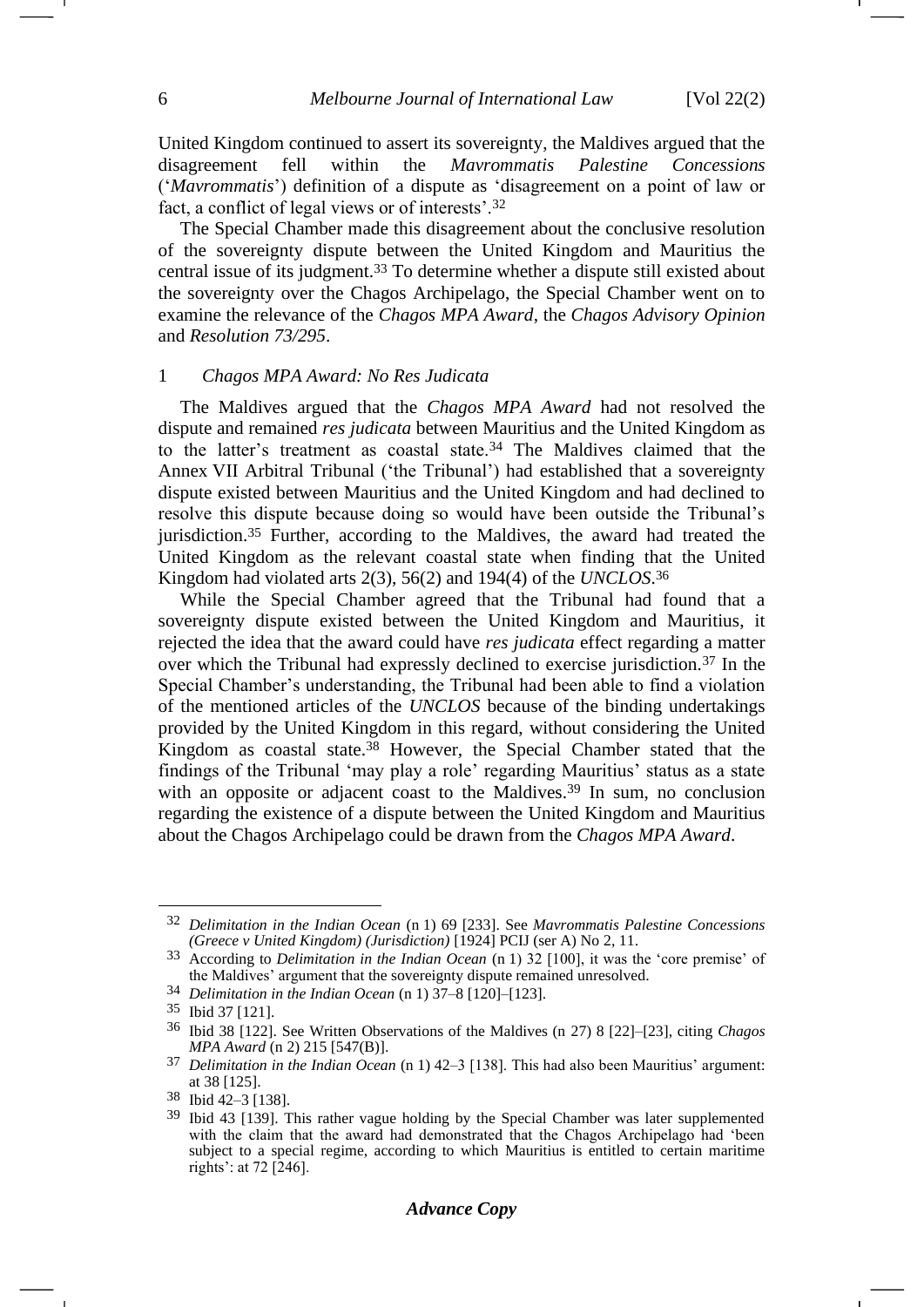## <span id="page-6-0"></span>2 *Mauritius' Sovereignty and the Legal Effect of the Chagos Advisory Opinion*

The Maldives also attacked Mauritius' premise that its sovereignty over the Chagos Archipelago had been established by arguing that the *Chagos Advisory Opinion* had not resolved the dispute between the United Kingdom and Mauritius.<sup>40</sup> In the final analysis for the Special Chamber, 'whether the legal status of the Chagos Archipelago ha[d] been clarified by the advisory opinion of the ICJ' turned out to be the 'key question in the present proceedings'. <sup>41</sup> The Special Chamber structured its analysis along the arguments made by the Maldives, of which three are particularly noteworthy.

First, the Maldives pushed back against Mauritius' interpretation of the *Chagos Advisory Opinion*. The Maldives argued that the ICJ did not provide any advice on the sovereignty dispute but rather only on the lawfulness of the decolonisation.<sup>42</sup> The ICJ had specifically emphasised that no question on the bilateral sovereignty dispute between the United Kingdom and Mauritius had been submitted to it.<sup>43</sup> For Mauritius, the Advisory Opinion had definitely resolved the matter of whether the Chagos Archipelago was 'an integral part of the territory of Mauritius'.<sup>44</sup> Mauritius interpreted the Advisory Opinion to have concluded that Chagos 'is, and always has been, a part of the territory of Mauritius'<sup>45</sup> and claimed that 'decolonization always implicate[d] sovereignty'. <sup>46</sup> Following this tenet, the *Chagos Advisory Opinion* was 'determining which State was the lawful sovereign over Chagos'<sup>47</sup> by advising on whether decolonisation had been lawfully completed. This was also reflected, according to Mauritius, by the ICJ's statement that the United Kingdom was obliged to enable Mauritius to 'complete the decolonization of *its territory*' by withdrawing from Chagos and to respect its '*territorial integrity* … including the Chagos Archipelago'.<sup>48</sup>

The Special Chamber accepted most of Mauritius' interpretation of the *Chagos Advisory Opinion*. It disagreed with the Maldives that the *Chagos Advisory Opinion* had no relevance to the issue of sovereignty.<sup>49</sup> The Special Chamber went on to determine, crucially, that the United Kingdom's claim to sovereignty over Chagos was 'contrary' to the ICJ's holding that the United Kingdom's continued administration of Chagos was an unlawful act of continuing character.<sup>50</sup> In the Special Chamber's view, the ICJ's finding that the United Kingdom is required to 'respect the territorial integrity' of Mauritius, 'including the Chagos Archipelago', could be 'interpreted as suggesting

<sup>40</sup> Ibid 43 [141].

<sup>41</sup> Ibid 71 [243].

<sup>42</sup> Ibid 43 [141], 44 [144], 45 [147].

<sup>43</sup> Ibid 44–5 [145]–[146], citing *Chagos Advisory Opinion* (n [12\)](#page-2-0) 129 [136].

<sup>44</sup> *Delimitation in the Indian Ocean* (n [1\)](#page-0-1) 46 [152].

<sup>45</sup> Ibid 46 [150].

<sup>46</sup> Ibid 48 [157].

<sup>47</sup> Ibid.

<sup>48</sup> Ibid 49 [161] (emphasis in original), quoting *Chagos Advisory Opinion* (n [12\)](#page-2-0) 137 [173], 139 [178].

<sup>49</sup> *Delimitation in the Indian Ocean* (n [1\)](#page-0-1) 50–1 [166].

<sup>50</sup> Ibid 53 [173].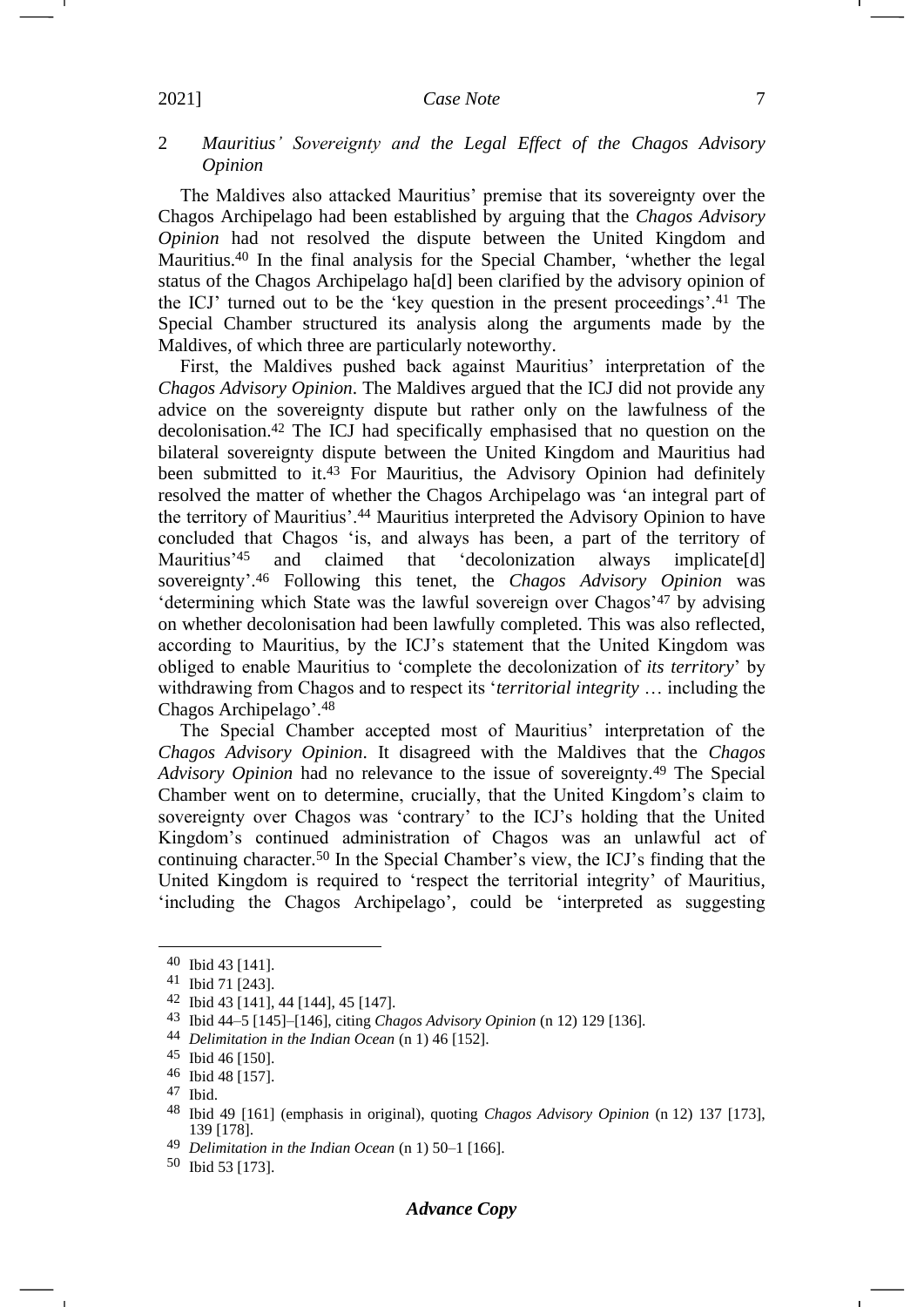-1

Mauritius' sovereignty over the Chagos Archipelago'.<sup>51</sup> Later in the judgment. the Special Chamber summarised more clearly that 'Mauritius' sovereignty over the Chagos Archipelago can be inferred from the ICJ's determinations'. 52

The Maldives' second argument also concerned the interpretation of the *Chagos Advisory Opinion*. It claimed that the resolution of the sovereignty dispute was not an implied or necessary consequence of the ICJ's Advisory Opinion.<sup>53</sup> Most importantly, the Maldives contended that the United Kingdom's obligation to complete the process of decolonisation was not the same as being 'immediately stripped of sovereignty over that territory.'<sup>54</sup> Mauritius countered that to accept even the plausibility of the United Kingdom's claim of sovereignty over the Chagos Archipelago 'would transgress the general principle of international law of *ex injuria non oritur jus*'. <sup>55</sup> Regarding the question of whether the obligation to complete the process of decolonisation immediately entailed a loss of sovereignty, the Special Chamber stated that this was not so much a question of general principle but more so one to be decided in the specific case.<sup>56</sup> However, it did not explicitly come back to this question.

<span id="page-7-0"></span>Third, the Maldives argued that even if the ICJ had provided advice on the sovereignty dispute, the opinion would not have been binding on states. Advisory opinions, it pointed out, do not have binding effect on any state, as confirmed many times by the ICJ.<sup>57</sup> Mauritius retorted that 'while an advisory opinion is not binding as such, this does not mean that it is devoid of legal effects'. <sup>58</sup> Rather, it 'provides an authoritative statement of the law' that states have to comply with.<sup>59</sup> This, in Mauritius' view, was confirmed by cases of the Court of Justice of the European Union ('CJEU'), which had accepted the ICJ's determinations in matters of international law as conclusive.<sup>60</sup>

<span id="page-7-1"></span>The Special Chamber's finding on the legal effects of the *Chagos Advisory Opinion* is the most intriguing part of the judgment. While acknowledging that advisory opinions of the ICJ 'cannot be considered legally binding', <sup>61</sup> the Special Chamber introduced a distinction between the 'binding character and the authoritative nature of an advisory opinion of the ICJ'. <sup>62</sup> In a key passage, the Special Chamber claimed that 'judicial determinations made in advisory opinions carry no less weight and authority than those in judgments because they are made with the same rigour and scrutiny by the "principal judicial organ" of

## *Advance Copy*

 $51$  Ibid  $53-4$  [174] (emphasis omitted).

<sup>52</sup> Ibid 72–3 [246].

<sup>53</sup> Ibid 54–6 [176]–[182].

<sup>54</sup> Ibid 55 [179].

<sup>55</sup> Ibid 57 [185].

<sup>56</sup> Ibid 59 [191].

<sup>57</sup> Ibid 59 [194]. See, eg*, Interpretation of Peace Treaties with Bulgaria, Hungary and Romania (Advisory Opinion) (First Phase)* [1950] ICJ Rep 65, 71 ('*Peace Treaties*').

<sup>58</sup> *Delimitation in the Indian Ocean* (n [1\)](#page-0-1) 60 [197].

<sup>59</sup> Ibid 60 [197]–[198].

<sup>60</sup> Ibid 60–1 [199], where Mauritius cited *Council of the European Union v Front Polisario*  (Court of Justice of the European Union, C-104/16P, ECLI:EU:C:2016:973, 21 December 2016) ('*Front Polisario*') and *Organisation juive européenne, Vignoble Psagot Ltd v Ministre de l'Economie et des Finances* (Court of Justice of the European Union, C-363/18, ECLI:EU:C:2019:954, 12 November 2019) ('*Organisation juive européenne*').

<sup>61</sup> *Delimitation in the Indian Ocean* (n [1\)](#page-0-1) 61 [202].

<sup>62</sup> Ibid 61–2 [203].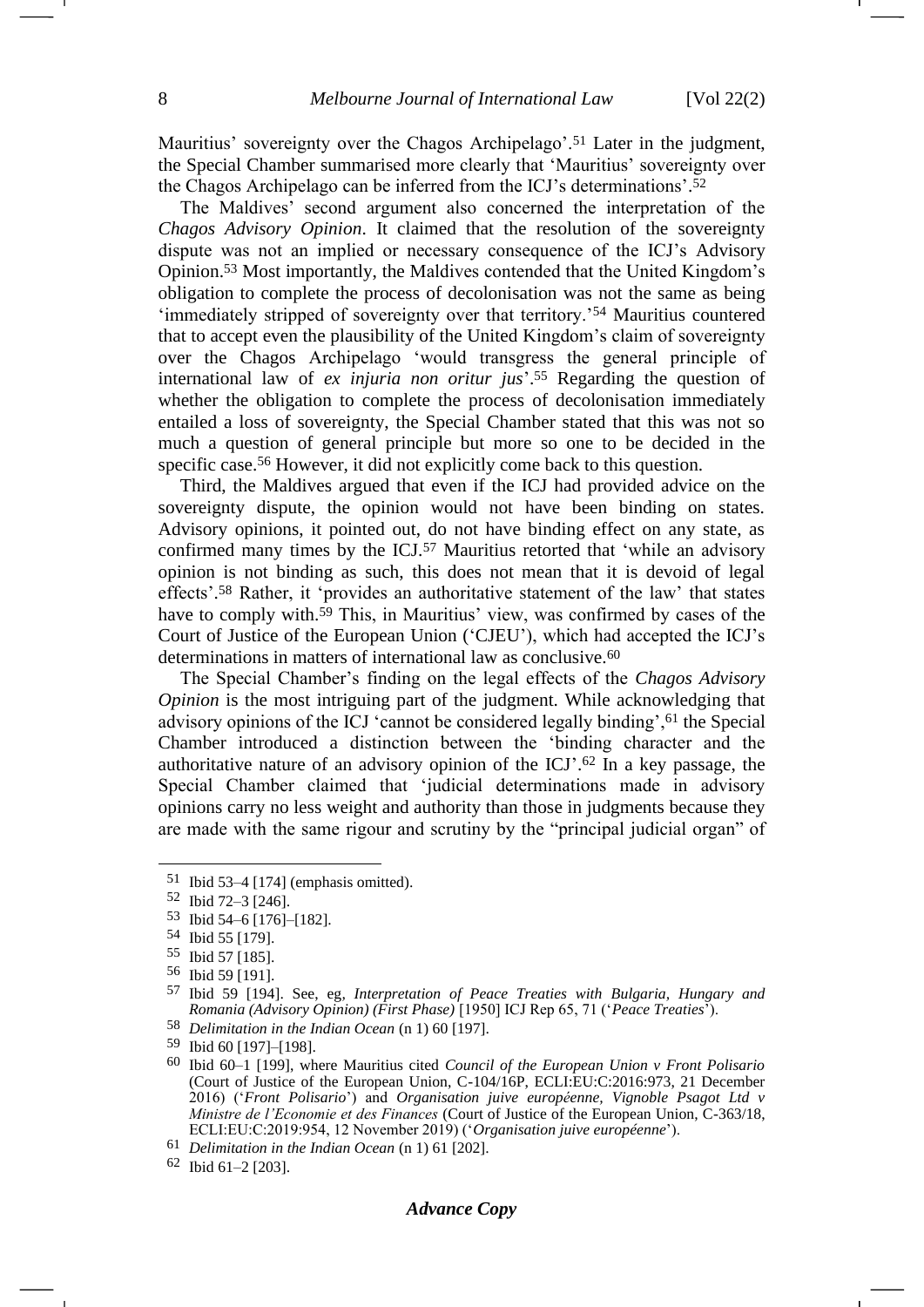the United Nations'. <sup>63</sup> The Special Chamber went on to hold that the determinations by the ICJ in the *Chagos Advisory Opinion* 'have legal effect'.<sup>64</sup>

To substantiate this finding, the Special Chamber also relied on the UN General Assembly *Resolution 73/295*. The Maldives denied any significant role to *Resolution 73/295*. It emphasised that a General Assembly resolution was non-binding on states and could not amplify the authority of the *Chagos Advisory Opinion*. <sup>65</sup> The Special Chamber, however, found the Resolution 'relevant to assessing the legal status of the Chagos Archipelago',<sup>66</sup> in light of the special role the General Assembly played regarding decolonisation.<sup>67</sup> In particular, the Special Chamber claimed that the passing of the six months' time limit set for the United Kingdom 'strengthen[ed]' its finding that the United Kingdom's claim to sovereignty was contrary to the unlawful character of its continued administration of the Chagos Archipelago.<sup>68</sup>

## <span id="page-8-0"></span>3 *Conclusion: Sovereignty Dispute Resolved*

After examining these arguments, the Special Chamber concluded that if

the ICJ has determined that the Chagos Archipelago is a part of the territory of Mauritius, as Mauritius argues, the continued claim of the United Kingdom to sovereignty over the Chagos Archipelago cannot be considered anything more than 'a mere assertion'. However, such assertion does not prove the existence of a dispute.<sup>69</sup>

In light of the *Chagos Advisory Opinion*, the Special Chamber held that the Maldives' argument that a dispute existed at least as a matter of fact was 'not … convincing'.<sup>70</sup> Rather, the *Chagos Advisory Opinion* had resolved the dispute in favour of Mauritius, and 'Mauritius' sovereignty over the Chagos Archipelago can be inferred from the ICJ's determinations'. 71

<span id="page-8-1"></span>By ascribing legal effect to the *Chagos Advisory Opinion* and considering the dispute between the United Kingdom and Mauritius about the sovereignty over the Chagos Archipelago resolved, the Special Chamber rejected the first two preliminary objections of the Maldives. With regards to the *Monetary Gold*  principle, the Special Chamber considered it 'inconceivable that the United Kingdom … can have any legal interests in permanently disposing of maritime zones around the Chagos Archipelago by delimitation'. <sup>72</sup> Because the Special Chamber considered it established that the United Kingdom had no sovereign rights, it possessed no legal interest and was not an indispensable party.

In its second preliminary objection, the Maldives maintained that the Special Chamber lacked jurisdiction because it would need to decide a dispute over land territory. In this regard, the Special Chamber held that its findings

<sup>63</sup> Ibid.

<sup>64</sup> Ibid 62 [205].

<sup>65</sup> Ibid 65 [219].

<sup>66</sup> Ibid 67 [227].

<sup>67</sup> Ibid 67 [226], citing *Chagos Advisory Opinion* (n [12\)](#page-2-0) 135 [163].

<sup>68</sup> *Delimitation in the Indian Ocean* (n [1\)](#page-0-1) 53 [173], 68 [229], 72–3 [246].

<sup>69</sup> Ibid 71 [243].

<sup>70</sup> Ibid 72 [245].

<sup>71</sup> Ibid 72–3 [246].

<sup>72</sup> Ibid 73 [247].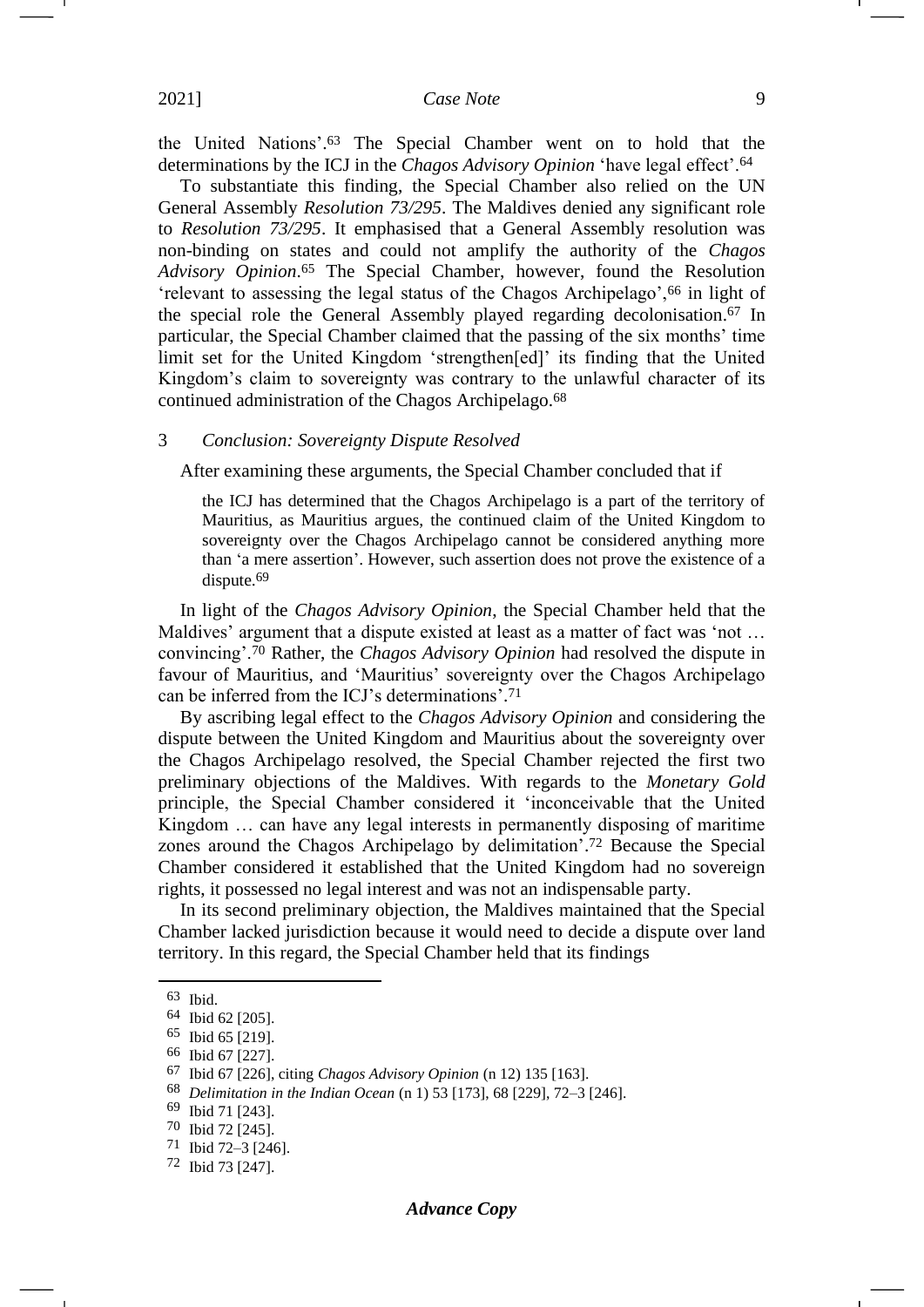provide it with sufficient basis to conclude that Mauritius can be regarded as the coastal State in respect of the Chagos Archipelago for the purpose of the delimitation of a maritime boundary even before the process of decolonization of Mauritius is completed.73

## <span id="page-9-1"></span><span id="page-9-0"></span>B *Remaining Objections: Negotiation Requirement, Maritime Boundary Dispute, Bad Faith*

The ITLOS Special Chamber dealt with the remaining three preliminary objections more succinctly.

Relying on *Delimitation of the Maritime Boundary between Ghana and Côte d'Ivoire in the Atlantic Ocean* ('*Ghana/Côte d'Ivoire*')<sup>74</sup> and *Maritime Delimitation in the Indian Ocean*, <sup>75</sup> the Maldives claimed in its third preliminary objection that arts 74 and 83 of the *UNCLOS* stipulated a negotiation requirement as a procedural precondition to the jurisdiction of *UNCLOS* dispute settlement bodies.<sup>76</sup> It went on to argue that this precondition had not been and could not be meaningfully fulfilled in the present case because the sovereignty dispute between the United Kingdom and Mauritius remained unresolved.<sup>77</sup> The Special Chamber agreed with the Maldives that arts 73 and 83 of the *UNCLOS* contained 'an obligation to negotiate in good faith with a view to reaching an agreement on delimitation'. <sup>78</sup> However, it found that the obligation to negotiate had been fulfilled, because Mauritius had made several attempts to engage the Maldives in negotiations which were not taken up by the latter.<sup>79</sup> In light of that finding, it rejected the Maldives' objection.

In its fourth preliminary objection, the Maldives maintained that the Special Chamber lacked jurisdiction because no maritime boundary dispute existed between the parties.<sup>80</sup> It based this on the fact that Mauritius was not an 'undisputed opposite coastal state'<sup>81</sup> and that there had been no positively opposed claims as to the maritime zones between the parties when the proceedings had been initiated.<sup>82</sup> The Special Chamber quickly dispensed with the first point, considering it established that Mauritius was the undisputed coastal state,<sup>83</sup> and also rejected the second part of the argument, holding that the different claims of Mauritius and the Maldives regarding their maritime zones demonstrated opposite views.<sup>84</sup>

<sup>73</sup> Ibid 74 [250].

<sup>74</sup> 'Preliminary Objections of the Maldives' (n [18\)](#page-3-3) 22 [66], citing *Delimitation of the Maritime Boundary between Ghana and Côte d'Ivoire in the Atlantic Ocean (Ghana/Côte d'Ivoire) (Judgment)* [2017] ITLOS Rep 4, 162 [604] ('*Ghana/Côte d'Ivoire*').

<sup>75</sup> 'Written Observations of the Maldives' (n [27\)](#page-4-0) 32–3 [123], citing *Maritime Delimitation in the Indian Ocean (Somalia v Kenya) (Preliminary Objections)* [2017] ICJ Rep 3, 37 [90].

<sup>76</sup> *Delimitation in the Indian Ocean* (n [1\)](#page-0-1) 74 [252].

<sup>77</sup> Ibid 80 [277].

<sup>78</sup> Ibid 79 [273].

<sup>79</sup> Ibid 83 [288]–[289].

<sup>80</sup> Ibid 84 [294].

<sup>81</sup> Ibid 84 [296].

<sup>82</sup> Ibid 85 [297].

<sup>83</sup> Ibid 90–1 [321]. See above n [71.](#page-8-1)

<sup>84</sup> Ibid 92–3 [325]–[332].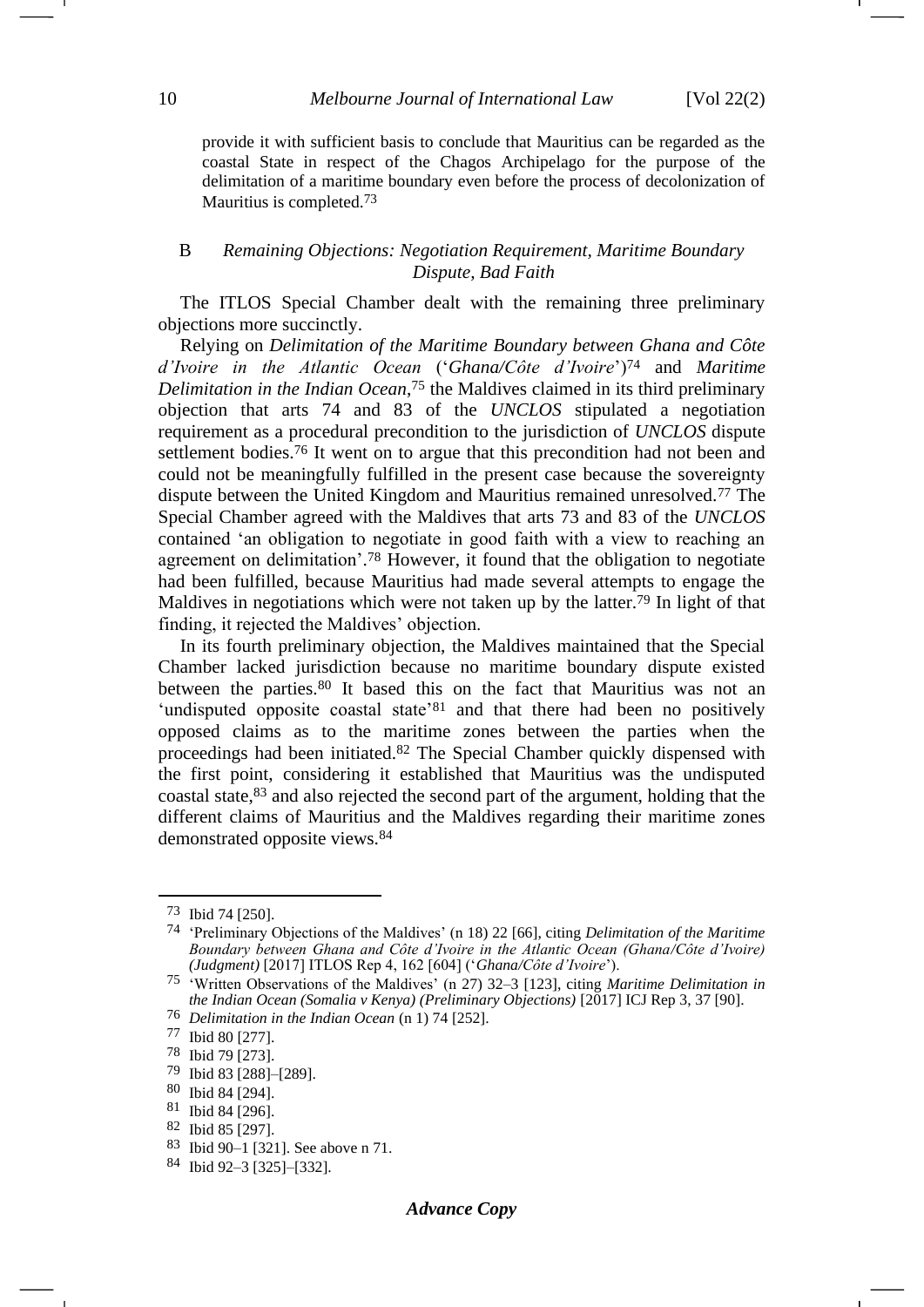In its fifth and last preliminary objection, the Maldives claimed that Mauritius' claim amounted to an abuse of process and, therefore, was inadmissible. The Maldives alleged that Mauritius tried to 'use proceedings for aims alien to the ones for which the procedural rights at stake have been granted',<sup>85</sup> ie adjudicating a territorial dispute with a third state. The Special Chamber dismissed the Maldives' argument in this regard by stating that Mauritius' claims were confined to arts 74 and 83 of the *UNCLOS* and, accordingly, did not constitute an abuse of process.<sup>86</sup>

## C *Conclusion*

<span id="page-10-0"></span>In sum, the Special Chamber rejected all preliminary objections. Judge ad hoc Oxman dissented regarding the Special Chamber's rejection of the Maldives' second and third preliminary objections. In Oxman's view, there was no dispute regarding the location of a maritime boundary or the method to determine it.<sup>87</sup> For Oxman, a crucial aspect seemed to be that Mauritius was seeking to force the Maldives to 'become entangled' in the dispute between Mauritius and the United Kingdom.<sup>88</sup> He also pointed out that the case was before the Special Chamber 'because one of the Parties has declined to proceed with delimitation negotiations', not because the parties disagreed about how a boundary should be delimited.<sup>89</sup> Therefore, Oxman argued that a 'reasonable period of time' under arts 74(2) and 83(2) of the *UNCLOS* to reach an agreement had not yet elapsed and the dispute was therefore not yet admissible.<sup>90</sup> He also claimed that the *Chagos Advisory Opinion* did not justify departing from the principle that rights to land territory could not be adjudicated under *UNCLOS*. 91

Due to Oxman's dissent, the Special Chamber rejected the second and third preliminary objections with a majority of eight votes to one and the remaining objections unanimously.

## III ANALYSIS

<span id="page-10-1"></span>The second decision of a Special Chamber of ITLOS after *Ghana/Côte d'Ivoire*<sup>92</sup> can be rightfully labelled a landmark judgment. By accepting jurisdiction over Mauritius' delimitation claims, the Special Chamber dealt a further blow to the United Kingdom's efforts to keep the fate of the Chagos Archipelago outside of international courtrooms. With the central place allocated

## *Advance Copy*

<sup>85</sup> Ibid 95 [339].

<sup>86</sup> Ibid 97 [348]–[349].

<sup>87</sup> Ibid 1 [2] (Judge Oxman).

<sup>88</sup> Ibid 14 [36] (Judge Oxman).

<sup>89</sup> Ibid 9 [24] (Judge Oxman).

<sup>90</sup> Ibid 14–15 [36]–[39] (Judge Oxman).

<sup>91</sup> Ibid 11–12 [29] (Judge Oxman).

<sup>92</sup> *Ghana/Côte d'Ivoire* (n [74\)](#page-9-1). Special Chambers under the *Statute of the International Tribunal for the Law of the Sea* ('*ITLOS Statute*') are closely modelled after ad hoc chambers under the *Statute of the International Court of Justice*. They can be formed upon the request of the parties to adjudicate a particular dispute under art 15(2) of the *ITLOS Statute*. The main idea of Special Chambers is to 'enable the parties to choose, from among judges of the Tribunal, those whom they want to sit in their case': see Rüdiger Wolfrum, 'Ad Hoc Chambers' in Jon M Van Dyke et al (eds), *Governing Ocean Resources: New Challenges and Emerging Regimes: A Tribute to Judge Choon-Ho Park* (Martinus Nijhoff Publishers, 2013) 275, 280.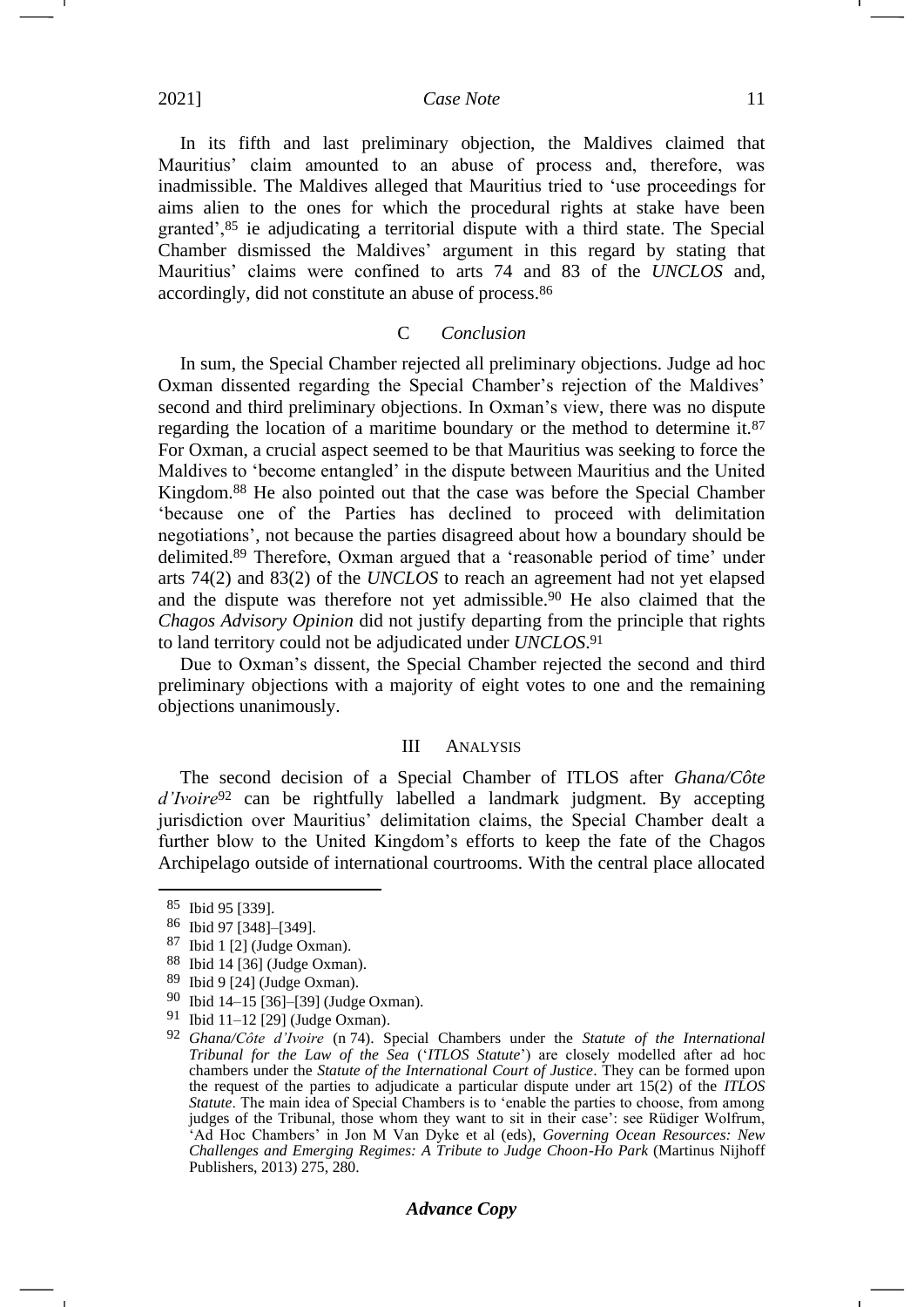by the Special Chamber to the ICJ's *Chagos Advisory Opinion* in its decision, the judgment will also undoubtedly encourage states not only to lobby for advisory opinions on disputed issues of international law, but also to subsequently instrumentalise these advisory opinions in other proceedings. In the following, I will analyse the implications of the Special Chamber's expansive interpretation of the *Chagos Advisory Opinion* as well as of its 'legal effect'.

## A *Expansive Interpretation of the Chagos Advisory Opinion*

<span id="page-11-0"></span>All of the Special Chamber's key arguments are premised on its interpretation of the ICJ *Chagos Advisory Opinion*, according to which 'Mauritius' sovereignty over the Chagos Archipelago can be inferred from the ICJ's determinations.'<sup>93</sup> However, the ICJ had carefully avoided pronouncing directly on the sovereignty issue and merely held explicitly that the United Kingdom did not lawfully complete its decolonisation. Certainly, this at least implies the obligation of the United Kingdom to transfer sovereignty to Mauritius. Yet it is less clear whether the ICJ considered that Mauritius had already acquired sovereignty over Chagos the moment it gained independence. Generally, the consent of the colonising state is necessary to transfer sovereignty over the territory to the newly independent state, if the new state is not created by means of secession.<sup>94</sup> Accordingly, even though the United Kingdom detached the Chagos Archipelago and thereby prevented the lawful completion of decolonisation, it appears doubtful whether this can be equated with the actual transfer of sovereignty.<sup>95</sup>

The Special Chamber, relying on Mauritius' argument, is right that the parts of the *Chagos Advisory Opinion* that refer to Mauritius' 'territorial integrity … including the Chagos Archipelago' and the 'decolonization of its territory'<sup>96</sup> seem to suggest that the ICJ already considered the Chagos Archipelago to be part of Mauritius' territory. However, it appears rather unlikely that the Court would have carefully avoided pronouncing on the issue and explained expressly that it would not do so,  $97$  but then 'decide[d]' on the sovereignty question in passing. Probably because of these uncertainties, the Special Chamber was rather cautious when addressing the issue. When first assessing the meaning of the *Chagos Advisory Opinion,* it stated merely that the United Kingdom's claim to sovereignty over Chagos was 'contrary' to the ICJ's holding that the United Kingdom's continued administration of Chagos was an unlawful act of continuing character.<sup>98</sup> Only later when summarising its points did the Special

<sup>93</sup> *Delimitation in the Indian Ocean* (n [1\)](#page-0-1) 73 [246].

<sup>94</sup> James Crawford, *The Creation of States in International Law* (Oxford University Press, 2nd ed, 2007) 330–49 (on consent), 375–88 (on secession). This does not mean that the colonising state may not be violating international law by only granting partial independence: at 333.

<sup>95</sup> Similarly, Chris Monaghan considers that the Advisory Opinion strengthened Mauritius' position but does not seem to assume that the ICJ made a determination on sovereignty: Chris Monaghan, 'Reflections on the UK's Assertion of Sovereignty over the Chagos Archipelago in the Wake of the *Chagos* Advisory Opinion' in Thomas Burri and Jamie Trinidad (eds), *The International Court of Justice and Decolonisation: New Directions from the Chagos Advisory Opinion* (Cambridge University Press, 2021) 144, 158.

<sup>96</sup> *Delimitation in the Indian Ocean* (n [1\)](#page-0-1) 48 [157], 49 [160]–[161].

<sup>97</sup> *Chagos Advisory Opinion* (n [12\)](#page-2-0) 117–18 [86]–[88], 129 [136].

<sup>98</sup> *Delimitation in the Indian Ocean* (n [1\)](#page-0-1) 53 [173].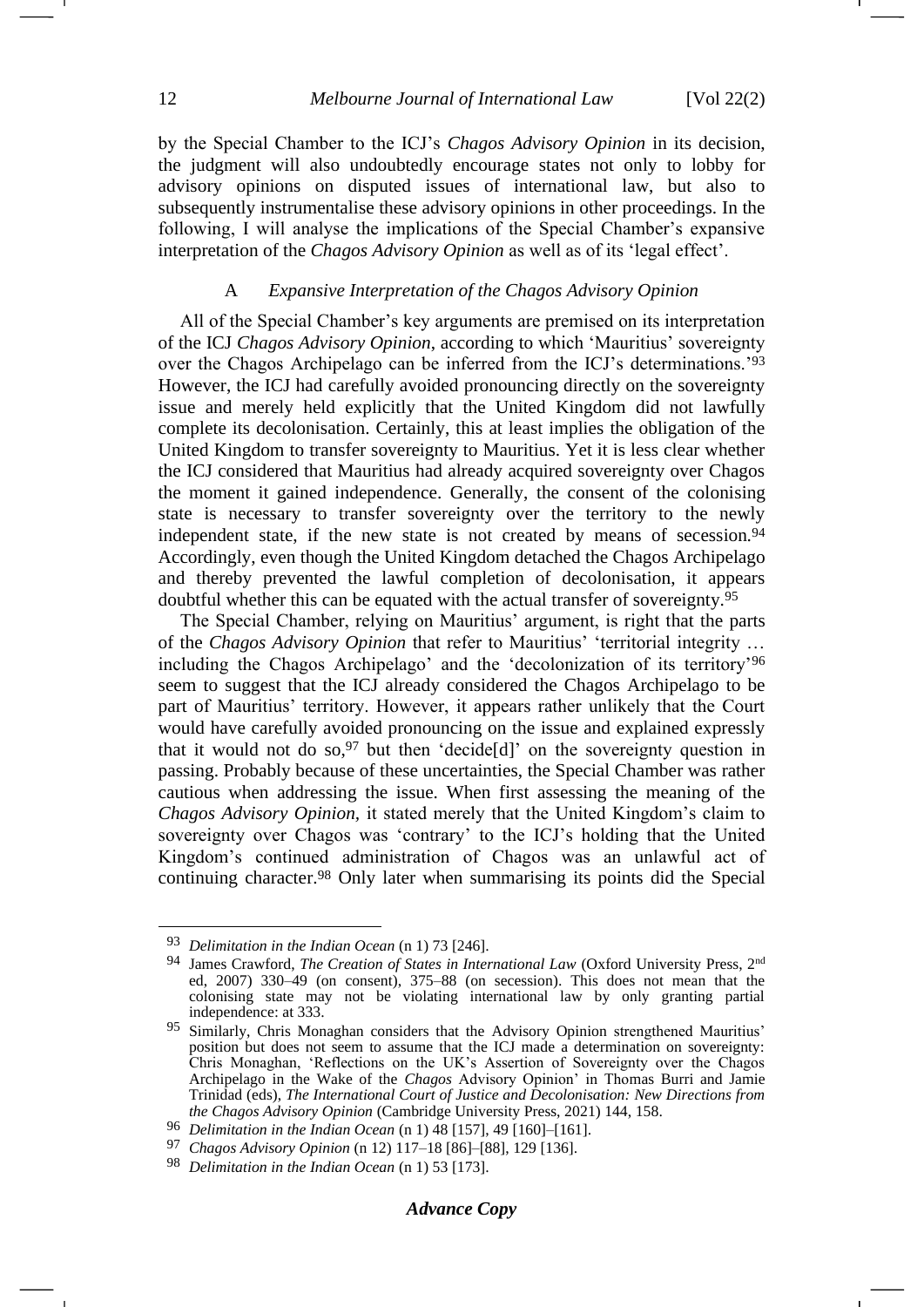Chamber expressly infer Mauritius' sovereignty.<sup>99</sup> When interpreting the *Chagos MPA Award*, the Special Chamber gave preference to the express statement of the Tribunal that it would not exercise jurisdiction over the sovereignty issue, over making inferences from its application of *UNCLOS* articles that generally only apply to coastal states.<sup>100</sup> It is difficult to see why similar caution should not be warranted when interpreting the *Chagos Advisory Opinion*.

Maybe because its line of argument in this regard stood on shaky ground, the Special Chamber also claimed that its finding of how the United Kingdom's claim to sovereignty was contrary to the ICJ's determinations had been 'strengthen[ed]' by the passing of the time limit in UN General Assembly *Resolution 73/295*. <sup>101</sup> The exact chain of reasoning in this regard is however nebulous. If the Chagos Archipelago had already been part of the territory of Mauritius when it achieved independence, this would have been the case irrespective of the passing of the time limit in 2020. At a more general level, the Special Chamber's statement could be understood to mean that it employed the Resolution as an interpretative aid,<sup>102</sup> to support its understanding of the *Chagos Advisory Opinion* as resolving the sovereignty dispute. From this vantage point, however, instead of the passing of the time limit, it seems more important that the Resolution found that '[t]he Chagos Archipelago forms an integral part of the territory of Mauritius'. 103

Yet, the Special Chamber can rely on an unlikely advocate who seems to have favoured a similar interpretation of the *Chagos Advisory Opinion*. In her dissenting opinion, Judge Donoghue interpreted the Advisory Opinion not too differently from Mauritius when stating that 'the Court's pronouncements can only mean that it concludes that the United Kingdom has an obligation to relinquish sovereignty to Mauritius'. <sup>104</sup> She also implicitly referred to the *Chagos Advisory Opinion* as an 'authoritative judicial pronouncement'. 105 However, both of these points were part of a broader argument that the ICJ should exercise its discretion and not give the Advisory Opinion because she considered the opinion a circumvention of the absence of consent of the United Kingdom to have its bilateral dispute with Mauritius settled judicially. Since Judge Donoghue already considered the Advisory Opinion a threat to the ICJ's judicial function, it is unlikely that she would have welcomed the effect which the Special Chamber later ascribed to the Advisory Opinion in its judgment.<sup>106</sup>

<sup>99</sup> Ibid 73 [246].

<sup>100</sup> Ibid 42–3 [138].

<sup>101</sup> Ibid 68 [229].

<sup>102</sup> On the use of UNGA Resolutions to interpret international law, see Marko Divac Öberg, 'The Legal Effects of Resolutions of the UN Security Council and General Assembly in the Jurisprudence of the ICJ' (2006) 16(5) *European Journal of International Law* 879.

<sup>103</sup> GA Res 73/295, UN Doc A/RES/73/295 (n [13\)](#page-2-1) para 2.

<sup>104</sup> *Chagos Advisory Opinion* (n [12\)](#page-2-0) 265 [19] (Judge Donoghue).

<sup>105</sup> Ibid 261 [3] (Judge Donoghue).

<sup>106</sup> Ibid 266 [23] (Judge Donoghue):

I consider that the Advisory Opinion … signals that the advisory opinion procedure is available as a fall-back mechanism to be used to overcome the absence of consent to jurisdiction in contentious cases. Some may find this to be a welcome development, but I consider that it undermines the integrity of the Court's judicial function.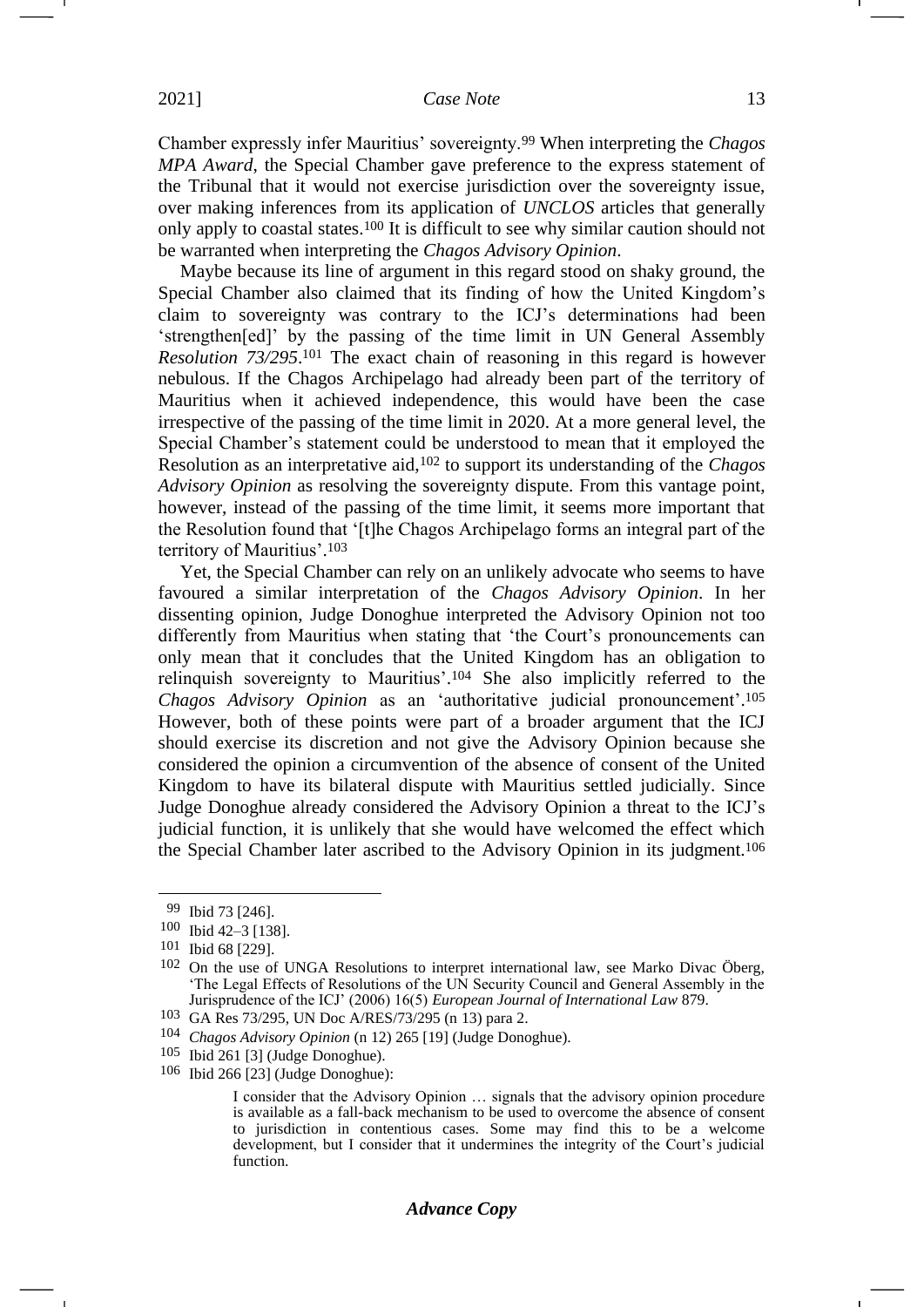Despite her critical attitude towards the Advisory Opinion, she apparently did not believe that it contained a statement that the sovereignty over Chagos was already with Mauritius. When describing the consequences of the Advisory Opinion, Judge Donoghue only laments an implicitly stated obligation of the United Kingdom to 'relinquish' its sovereignty — not an observation by the ICJ that it did not possess sovereignty since the time of the independence of Mauritius.

In sum, these points urge caution when assuming that the ICJ actually held implicitly — in its *Chagos Advisory Opinion* that the Chagos Archipelago was under the sovereignty of Mauritius. Some voices even described the ruling as a way to 'punish' Britain' for ignoring the *Chagos Advisory Opinion*. <sup>107</sup> In a more favourable light, the Special Chamber's interpretation of the *Chagos Advisory Opinion* was not an act of 'punishment' but merely an expansive interpretation with its promises and pitfalls.

## B *The Mysterious 'Legal Effect' of the Chagos Advisory Opinion*

<span id="page-13-0"></span>The Special Chamber's judgment put the spotlight on the legal effect of advisory opinions. It considered the ICJ's *Chagos Advisory Opinion* to be 'authoritative' and to have 'legal effect'.<sup>108</sup> Based on this effect, the Special Chamber rejected most of the Maldives' preliminary objections premised on its interpretation of the Advisory Opinion. Because the ICJ — in the Special Chamber's interpretation — had found that Mauritius enjoyed sovereignty over the Chagos Archipelago, the United Kingdom could not be an indispensable party and the Special Chamber did not need to exercise jurisdiction over the sovereignty issue.

The Special Chamber addressed these objections by subsuming them both under the question of whether there still existed a 'dispute' over the status of Chagos. This angle may surprise some readers. The *Monetary Gold* doctrine, as well as the limitation to the exercise of jurisdiction over incidental issues, are based on the principle of consent in international dispute settlement.<sup>109</sup> The *Monetary Gold* doctrine protects third states who have not consented to have their rights and duties adjudicated on in the proceedings in question.<sup>110</sup> In the case of incidental issues, it is the boundaries of the consent of the parties to the dispute that set the limits.<sup>111</sup> However, neither of the two tests necessarily presupposes a 'dispute' in the sense of *Mavrommatis* to exist. Under the *Monetary Gold* doctrine, a legal interest may exist where there is no dispute, and a dispute may exist where there is no legal interest, although the two frequently coincide. For example, an *UNCLOS* Tribunal would not have jurisdiction to

<sup>107</sup> Andrew Harding, 'UN Court Rules UK Has No Sovereignty over Chagos Islands', *BBC News* (online, 28 January 2021) [<https://www.bbc.com/news/world-africa-55848126>](https://www.bbc.com/news/world-africa-55848126), archived at <https://perma.cc/GNH6-HTQ8>.

<sup>108</sup> *Delimitation in the Indian Ocean* (n [1\)](#page-0-1) 61 [202], 62 [205].

<sup>109</sup> '[N]o state can, without its consent, be compelled to submit its disputes ... to arbitration, or any other kind of pacific settlement': *Status of Eastern Carelia (Advisory Opinion)* [1923] PCIJ (ser B) No 5, 27 ('*Eastern Carelia*').

<sup>110</sup> *Monetary Gold* ([n 20\)](#page-3-2) 32–3.

<sup>111</sup> On incidental issues extensively, see Fabian Simon Eichberger, 'Give a Court an Inch and It Will Take a Yard? The Exercise of Jurisdiction over Incidental Issues' (2021) 81(1) *Heidelberg Journal of International Law* 235.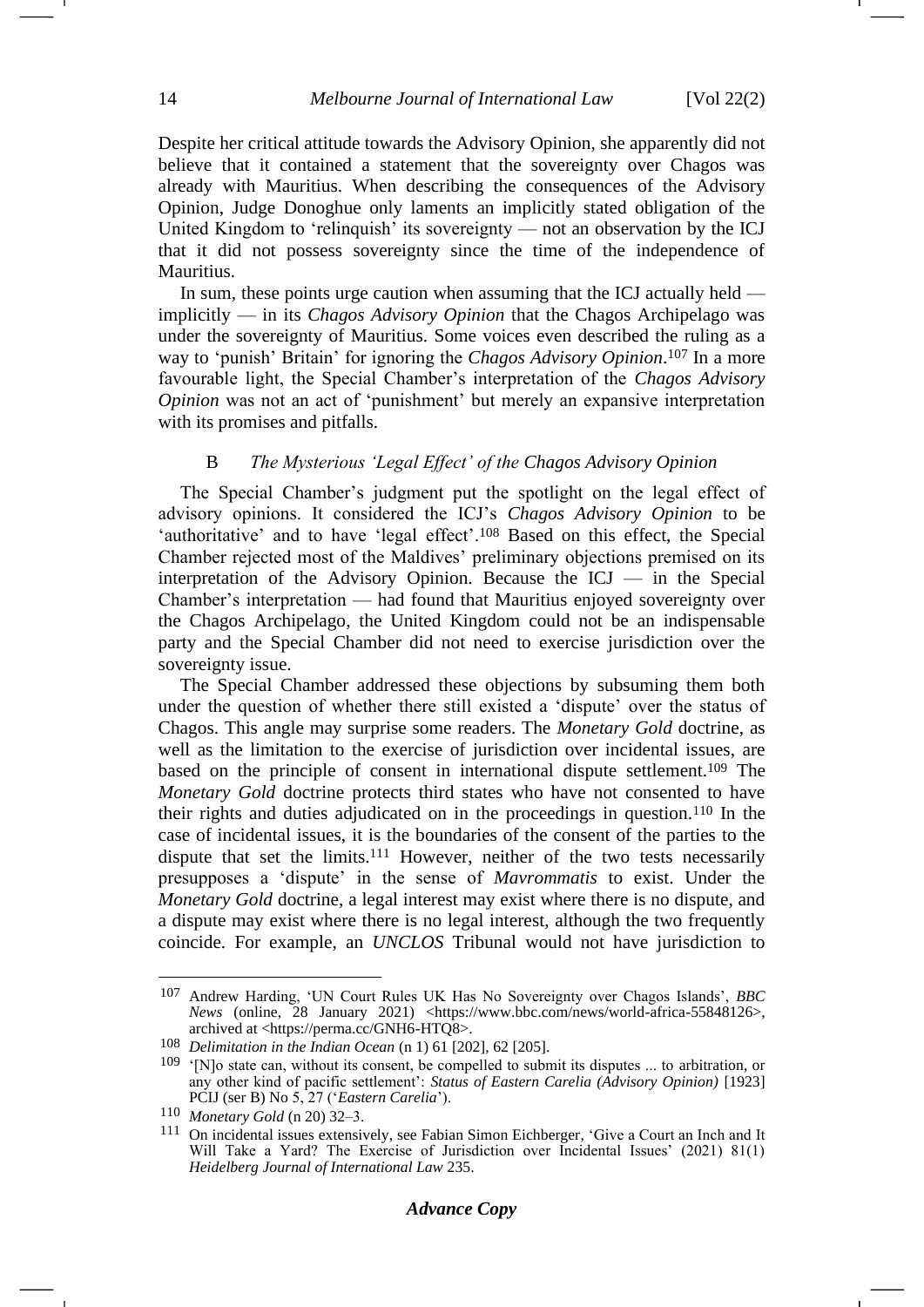incidentally determine the undefined status of a maritime feature over which a third state is claiming sovereignty, even when no other state has presented the third state with opposing views, so that no dispute has come into existence.<sup>112</sup> One may suppose that the Special Chamber reformulated both tests to be about the existence of a dispute to make it fit more neatly with its invocation of the *Chagos Advisory Opinion*. From the perspective of the Special Chamber, it may have been easier to argue that the Advisory Opinion resolved a dispute between Mauritius and the United Kingdom than to hold that it was entitled to rely upon the determination of the status of Chagos by the ICJ. However, it is the Advisory Opinion's 'effect' which the Chamber actually ended up relying on.

To begin with, the Special Chamber's approach is reminiscent of applying the Advisory Opinion as a form of precedent. However, the Special Chamber was not bound by any rule of international law to follow interpretations of the ICJ. While the ICJ is the 'principal judicial organ of the United Nations',<sup>113</sup> it is not formally superior to any other international court or tribunal. Also, even though international judicial bodies frequently refer to each other's jurisprudence, including advisory opinions, there is no rule of binding precedent or *stare decisis*  under international law.<sup>114</sup> Formally, the Special Chamber was, therefore, not obligated to adopt an interpretation by the ICJ.

<span id="page-14-0"></span>The important question is what the Special Chamber actually means when it states that the *Chagos Advisory Opinion* has 'legal effect'.<sup>115</sup> As the Special Chamber emphasised, any possible legal effect cannot lie in the binding character of the *Chagos Advisory Opinion* itself. Both parties and the Special Chamber acknowledged, in line with the ICJ's established jurisprudence, that ICJ advisory opinions are not binding.<sup>116</sup> This means that neither the requesting UN organ nor states affected by the determinations in the Advisory Opinion are under an obligation to comply with the opinion.<sup>117</sup> As Robert Jennings stated: '[t]he advice is simply advice and is not a binding decision of the Court'. <sup>118</sup> The Special Chamber was well aware of this and introduced a distinction between the 'binding character and the authoritative nature' of an advisory opinion of the ICJ.<sup>119</sup>

## *Advance Copy*

<sup>112</sup> For the requirement of positively opposed views, see *Obligations concerning Negotiations relating to Cessation of the Nuclear Arms Race and to Nuclear Disarmament (Marshall Islands v United Kingdom) (Preliminary Objections)* [2016] ICJ Rep 833, 849–51 [37]–[41], 855–6 [57]–[58].

<sup>113</sup> *Statute of the International Court of Justice* art 1.

<sup>114</sup> And advisory opinions in particular do not enjoy such status: Dharma Pratap, *The Advisory Jurisdiction of the International Court* (Clarendon Press, 1972) 228.

<sup>115</sup> *Delimitation in the Indian Ocean* (n [1\)](#page-0-1) 62 [205].

<sup>116</sup> Ibid 61 [202]; *Peace Treaties* (n [57\)](#page-7-0) 71: 'The Court's reply is only of an advisory character: as such, it has no binding force'. See also *Applicability of Article VI, Section 22, of the Convention on the Privileges and Immunities of the United Nations (Advisory Opinion)*  [1989] ICJ Rep 177, 188-9<sup>[31]</sup>: '[Advisory] opinions are advisory, not binding'.

<sup>117</sup> Pratap (n [114\)](#page-14-0) 227. Robert Kolb, however, argues that it is binding on the requesting organ to the extent that the organ is applying international law: Robert Kolb, *The International Court of Justice* (Hart Publishing, 2013) 1097.

<sup>118</sup> RY Jennings, 'Advisory Opinions of the International Court of Justice' in UNESCO (ed), *Boutros Boutros-Ghali Amicorum Discipulorumque Liber: Paix, Développement, Démocratie* (Bruylant, 1998) 531, 532.

<sup>119</sup> *Delimitation in the Indian Ocean* (n [1\)](#page-0-1) 61 [203].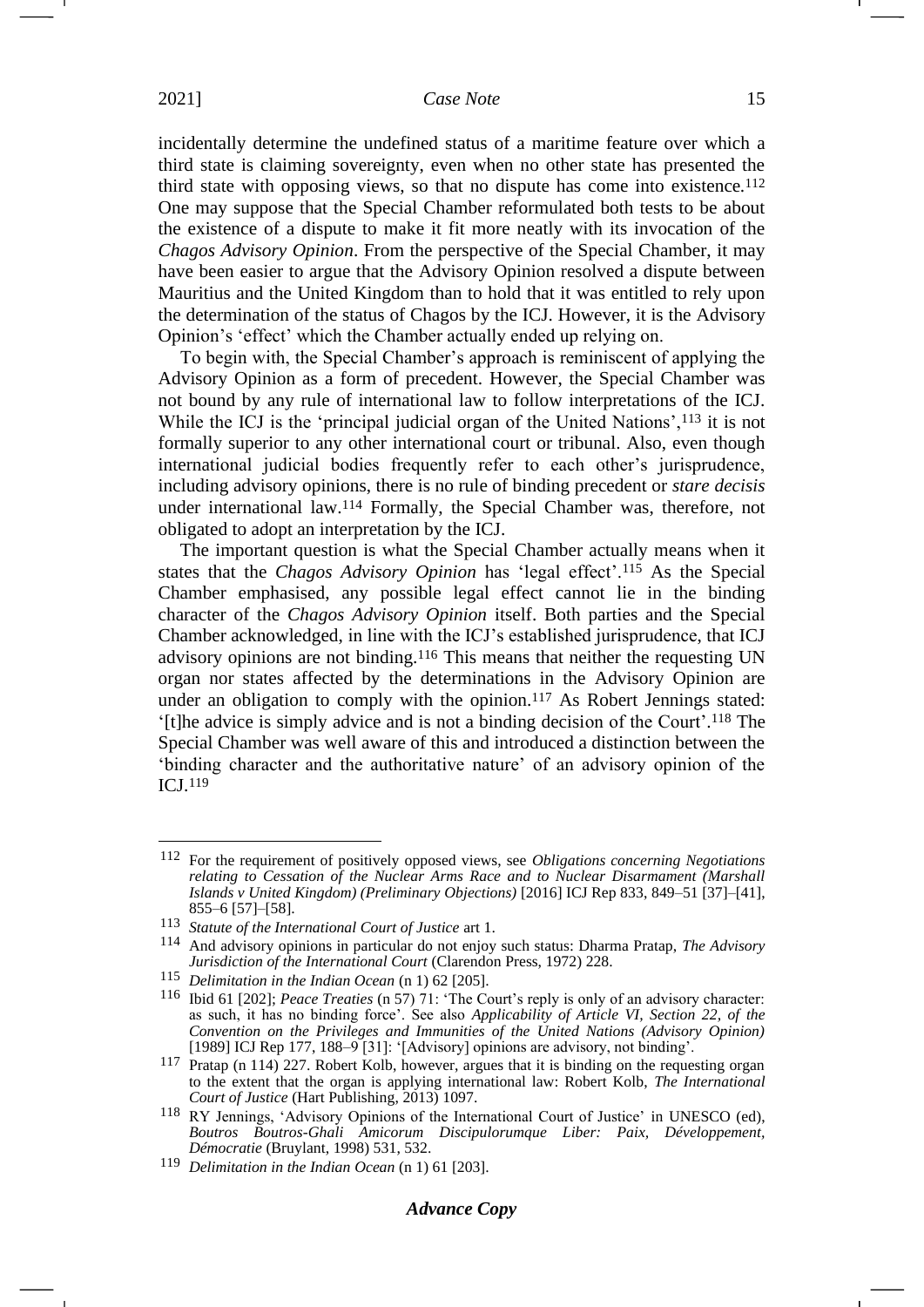<span id="page-15-1"></span><span id="page-15-0"></span>The Special Chamber derives this authoritative nature from the special place occupied by the ICJ in the international judiciary. While the individual opinion does not legally oblige any states as the *dispositif* of a judgment in a contentious case would, it has been drafted in an elaborate procedure and with the same rigour as any judgment by the ICJ.<sup>120</sup> The special persuasiveness this lends to ICJ advisory opinions has been widely accepted in scholarship.<sup>121</sup> The ICJ, also, does not seem to differentiate between how it refers to previous judgments and advisory opinions in support of legal propositions.<sup>122</sup> Accordingly, '[t]he legal issues clarified by the Court are, from a positivist perspective, "the law"' and 'become fully part of the Court's jurisprudence'. <sup>123</sup> However, it is difficult to see why the Special Chamber could not have done justice to these points by considering the *Chagos Advisory Opinion* as a secondary source of international law in line with art 38(1)(d) of the *Statute of the International Court of Justice* ('*Statute of the ICJ*'). Clearly it decided to go beyond that.

One can read between the lines to infer that it was the institutional authority of the most respected judicial organ of the UN which tipped the balance in favour of Mauritius. It is a normal feature of the decentralised nature of international law that states are free to put forward different interpretations of rules of international law, as Mauritius and the United Kingdom did regarding their sovereignty over the Chagos Archipelago in the case at hand. Because of the fundamental requirement of consent for judicial dispute settlement, no party can be forced before a court without agreeing to have the dispute settled this way. Without an authoritative decision by an international judicial body, all parties to the dispute can maintain their judicial interpretation and the dispute cannot be resolved. Following the interpretation of the Special Chamber, the *Chagos Advisory Opinion* brought the limbo of equally valid judicial interpretations about the sovereignty over Chagos to an end. Yet, general considerations about the authority of advisory opinions cannot camouflage that the Special Chamber failed to clearly express the doctrinal basis for its engagement with the Advisory Opinion.

In the Special Chamber's interpretation, the *Chagos Advisory Opinion* ruled out the possibility that the United Kingdom could possibly have a legal interest regarding the Chagos Archipelago and removed the hurdle for the Special Chamber to determine the territorial status. It simply inferred Mauritius' sovereignty over the Chagos Archipelago from the *Chagos Advisory Opinion*. By

<sup>120</sup> See Karin Oellers-Frahm, 'Lawmaking through Advisory Opinions?' (2011) 12(5) *German Law Journal* 1033, 1046.

<sup>121</sup> Ibid 1046; Pierre d'Argent, 'Article 65' in Andreas Zimmermann and Christian J Tams (eds), *The Statute of the International Court of Justice: A Commentary* (Oxford University Press, 3rd ed, 2019) 1783, 1808–9 [48]; Georges Abi-Saab, *Les exceptions préliminaires dans la procédure de la Cour internationale: Étude des Notions Fondamentales de Procédure et des Moyens de leur mise en œuvre* [Preliminary Objections in the Procedure of the International Court: A Study of the Fundamental Principles of Procedure and the Means of Their Implementation] (Pedone, 1967) 74–5. See especially at 84: 'avis consultatifs … sont, de même que les arrêts, l'issue de l'exercice par la Cour de sa fonction judiciaire' [advisory opinions … are, like judgments, the result of the Court's exercise of its judicial function] [tr author].

<sup>122</sup> Pratap (n [114\)](#page-14-0) 231.

<sup>123</sup> d'Argent (n [121\)](#page-15-0) 1809 [49]; Oellers-Frahm (n [120\)](#page-15-1) 1053 considers advisory opinions to be an '*erga omnes* judicial statement of what is — in the view of the court — the law at large'.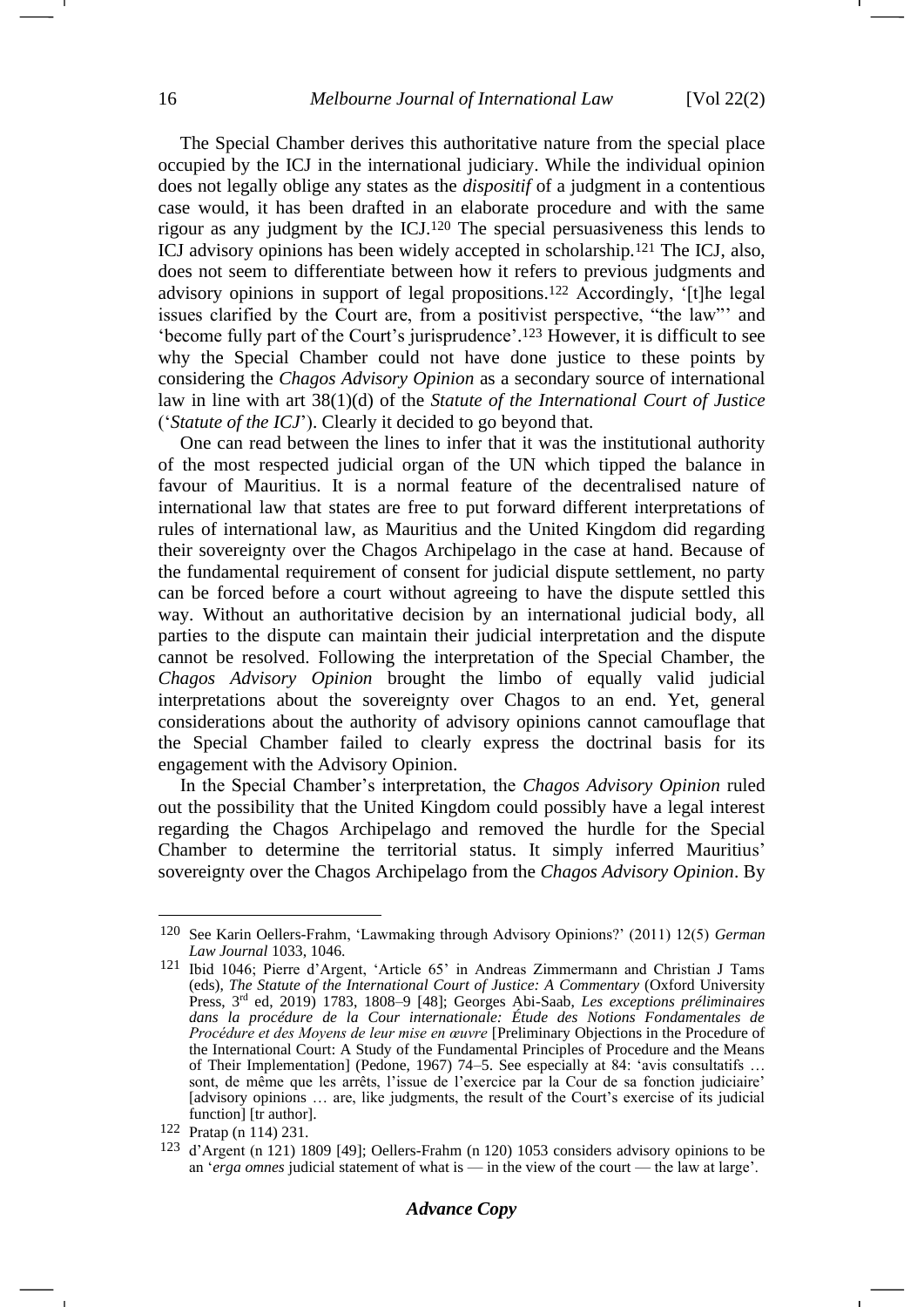<span id="page-16-0"></span>relying on the resolution of the dispute this way, the Special Chamber seems to argue that third states' interests and incidental issues pose no limits to the jurisdiction of a judicial body if they have already been interpreted judicially in an ICJ advisory opinion.<sup>124</sup> As the *Chagos Advisory Opinion* could not have entailed *res judicata* on the issue, it seems that the Special Chamber rather accepted what it considered to be the implications of the Advisory Opinion as a 'given'.<sup>125</sup>

A similar approach was once suggested by Portugal in *East Timor*. In that case, Portugal had argued that the UN General Assembly and the Security Council had already conclusively determined the status of East Timor.<sup>126</sup> Because of this interpretation, Portugal argued that the ICJ would not have to make any decision in this regard itself but could simply accept the status of East Timor as a given.<sup>127</sup> The Court rejected Portugal's substantive interpretation of the UN Resolutions and, therefore, did not have to decide on whether it accepted the argument of a given interpretation in substance.<sup>128</sup> While the ICJ never had to decide on whether this idea might apply to its advisory opinions, scholars have been critical of such an application because such an approach would allow the advisory opinion to *ex post* 'replace the missing consent for contentious proceedings'.<sup>129</sup> One could well argue that this is exactly what happened between the *Chagos Advisory Opinion* and the Special Chamber's judgment. In its judgment, the Special Chamber avoided wading into these murky waters by leaving it open what precisely it meant by 'legal effect'. Rather than examining the general viability of a rule that considers statements from advisory opinions as a 'given', it focused on the authority of the ICJ and the resolution of the concrete dispute in question.

Despite these ambiguities, the Special Chamber could rely on jurisprudence from the CJEU which accepted the interpretation in advisory opinions by the ICJ and seems to have laid it down as established in another case. Most importantly, in *Council of the European Union v Front Polisario,* the CJEU relied on the *Western Sahara Advisory Opinion* by the ICJ to establish that the people of Western Sahara were a 'third party' in relation to an Association Agreement between Morocco and the European Union.<sup>130</sup> Similarly, in *Organisation juive européenne, Vignoble Psagot Ltd v Ministre de l'Economie et des Finances*, the CJEU relied on the ICJ's *Israeli Wall Advisory Opinion* to establish violations of international humanitarian law.<sup>131</sup> However, to the extent that they rely on the

<sup>124</sup> On previous judicial determinations as exceptions to the *Monetary Gold* doctrine, see Tobias Thienel, *Drittstaaten und die Jurisdiktion des Internationalen Gerichtshofs: Die Monetary Gold-Doktrin* [Third States and the Jurisdiction of the International Court of Justice: The Monetary Gold-Doctrine] (Duncker & Humblot, 2016) 327–9.

<sup>125</sup> On the notion of a 'given' in the context of *Monetary Gold*, see ibid 329–36.

<sup>126</sup> *East Timor* (n [20\)](#page-3-2) 103 [30].

<sup>127</sup> Ibid.

<sup>128</sup> Ibid 103–4 [30]–[31].

<sup>129</sup> Helmut Philipp Aust, *Complicity and the Law of State Responsibility* (Cambridge University Press, 2011) 309. With regard to UN institutions and decisions of international courts that have been handed down without *res judicata* more generally, see also Thienel (n [124\)](#page-16-0) 329, 334.

<sup>130</sup> *Front Polisario* (n [60\)](#page-7-1) [104]–[106].

<sup>131</sup> *Organisation juive européenne* (n [60\)](#page-7-1) [48], [56].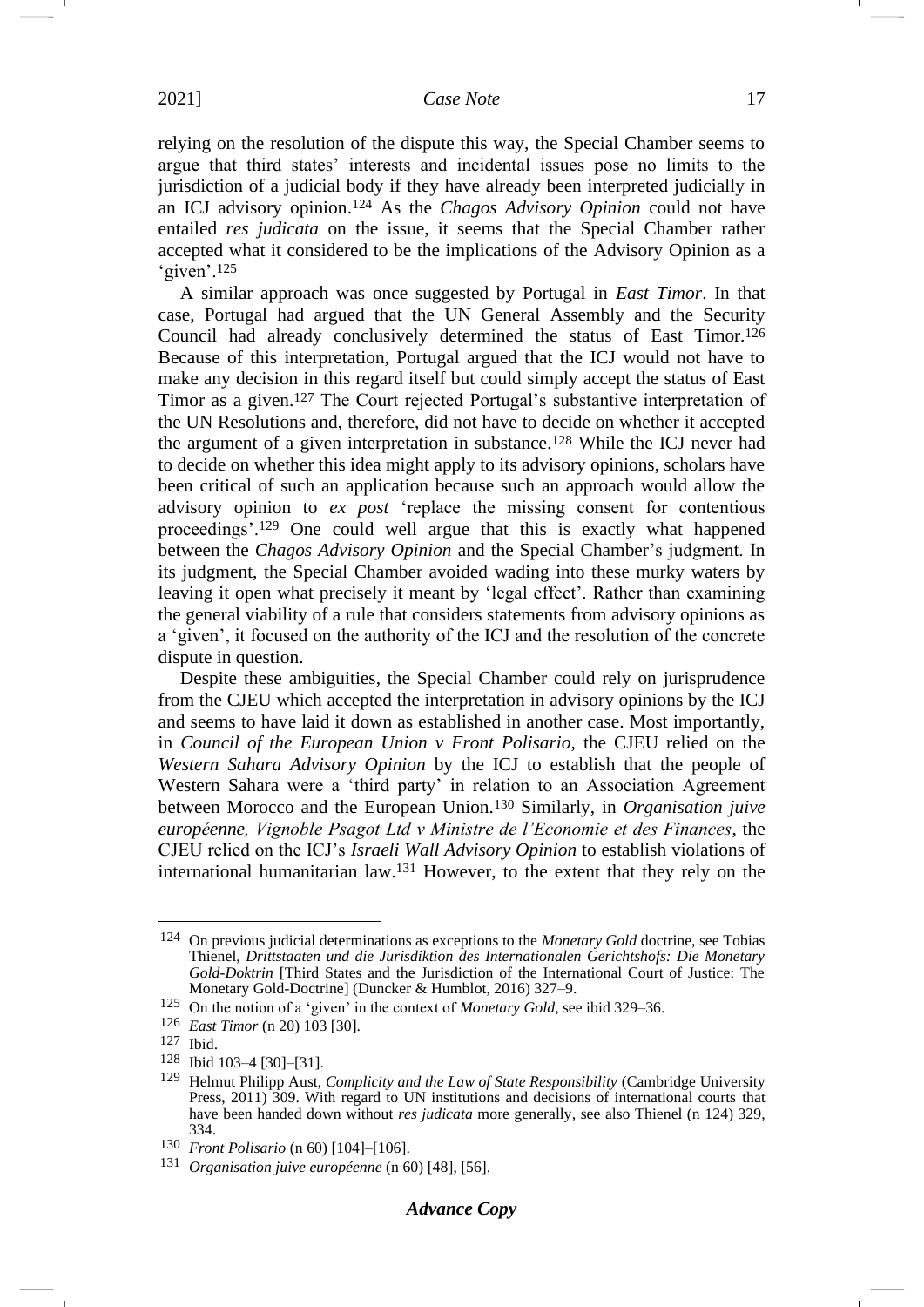advisory opinions as well as their substantive engagement with their findings, these decisions do not go as far as the Special Chamber's holding.

Beyond the doctrinal intricacies of how it incorporated the *Chagos Advisory Opinion* into its reasoning, a key problem of the Special Chamber's approach is the effect it ascribed to the Advisory Opinion. More precisely, one may wonder whether the Special Chamber made the ICJ's Advisory Opinion binding through the backdoor. Were the argument made by the Special Chamber accepted more broadly, there would in essence hardly be a difference between an advisory opinion on a legal question that is disputed between states and a binding judgment. While states would not be bound to follow the non-binding advisory opinion, they would be bound to comply with the underlying rules of international law established by the ICJ in the advisory opinion. Were this the case, more generally, it would seem strange that states would find the need to expressly lay down instances in treaties under which they would consider advisory opinions as 'decisive'.<sup>132</sup> One could even go further and question whether the Special Chamber's approach does not even make advisory opinions more authoritative than judgments in contentious cases. The latter are only binding between the parties to the dispute under art 59 of the *Statute of the ICJ*. By severing the de facto binding 'legal effect' of the advisory opinion from its non-binding nature because the ICJ is pronouncing 'the law' more abstractly, advisory opinions seem to be placed outside of the limitations of art 59 of the Statute, which governs the Court's judgments. As a result, receiving an advisory opinion on a question disputed between several states would most likely be more effective than seeking judgments in contentious cases, which would only be binding *inter partes*.

## IV OUTLOOK

<span id="page-17-0"></span>Without question, the judgment of the Special Chamber was a resounding victory for Mauritius and gave the State what it sought: a judicial acknowledgment of its sovereignty over Chagos. In the aftermath of the decision, news outlets around the world touted that ITLOS had ruled that the Chagos Archipelago belonged to Mauritius.<sup>133</sup> The United Kingdom is not party to the ongoing proceedings before ITLOS, but the fact that the Special Chamber believes the proceedings can lawfully continue without participation of the United Kingdom will certainly prove a thorn in its side. While the Special

<sup>132</sup> See *Convention on the Privileges and Immunities of the United Nations*, opened for signature 13 February 1946, 1 UNTS 15 (entered into force 17 September 1946) art VIII s 30; Roberto Ago, '"Binding" Advisory Opinions of the International Court of Justice' (1991) 85(3) *American Journal of International Law* 439; Charles N Brower and Pieter HF Bekker, 'Understanding "Binding" Advisory Opinions of the International Court of Justice' in Nisuke Ando, Edward McWhinney and Rüdiger Wolfrum (eds), *Liber Amicorum Judge Shigeru Oda* (Kluwer Law International, 2002) 351.

<sup>&</sup>lt;sup>133</sup> See, eg, Patrick Wintour, 'UN Court Rejects UK Claim to Chagos Islands in Favour of Mauritius', The Guardian (online, 29 January 2021) Mauritius', *The Guardian* (online, 29 January 2021) [<https://www.theguardian.com/world/2021/jan/28/un-court-rejects-uk-claim-to-chagos](https://www.theguardian.com/world/2021/jan/28/un-court-rejects-uk-claim-to-chagos-islands-in-favour-of-mauritius)[islands-in-favour-of-mauritius>](https://www.theguardian.com/world/2021/jan/28/un-court-rejects-uk-claim-to-chagos-islands-in-favour-of-mauritius), archived at <https://perma.cc/2YNX-CHSM>; Michael Vosatka, 'Seegerichtshof spricht Chagos-Inseln samt US-Basis "Diego Garcia" Mauritius zu' [The International Tribunal for the Law of the Sea Awards the Chagos Islands including the US Base 'Diego Garcia' to Mauritius], *Der Standard* (online, 29 January 2021) <https://www.derstandard.de/consent/tcf/story/2000123727770/seegerichtshof-sprichtchagos-inseln-mauritius-zu>, archived at <https://perma.cc/MD3L-U9DS>.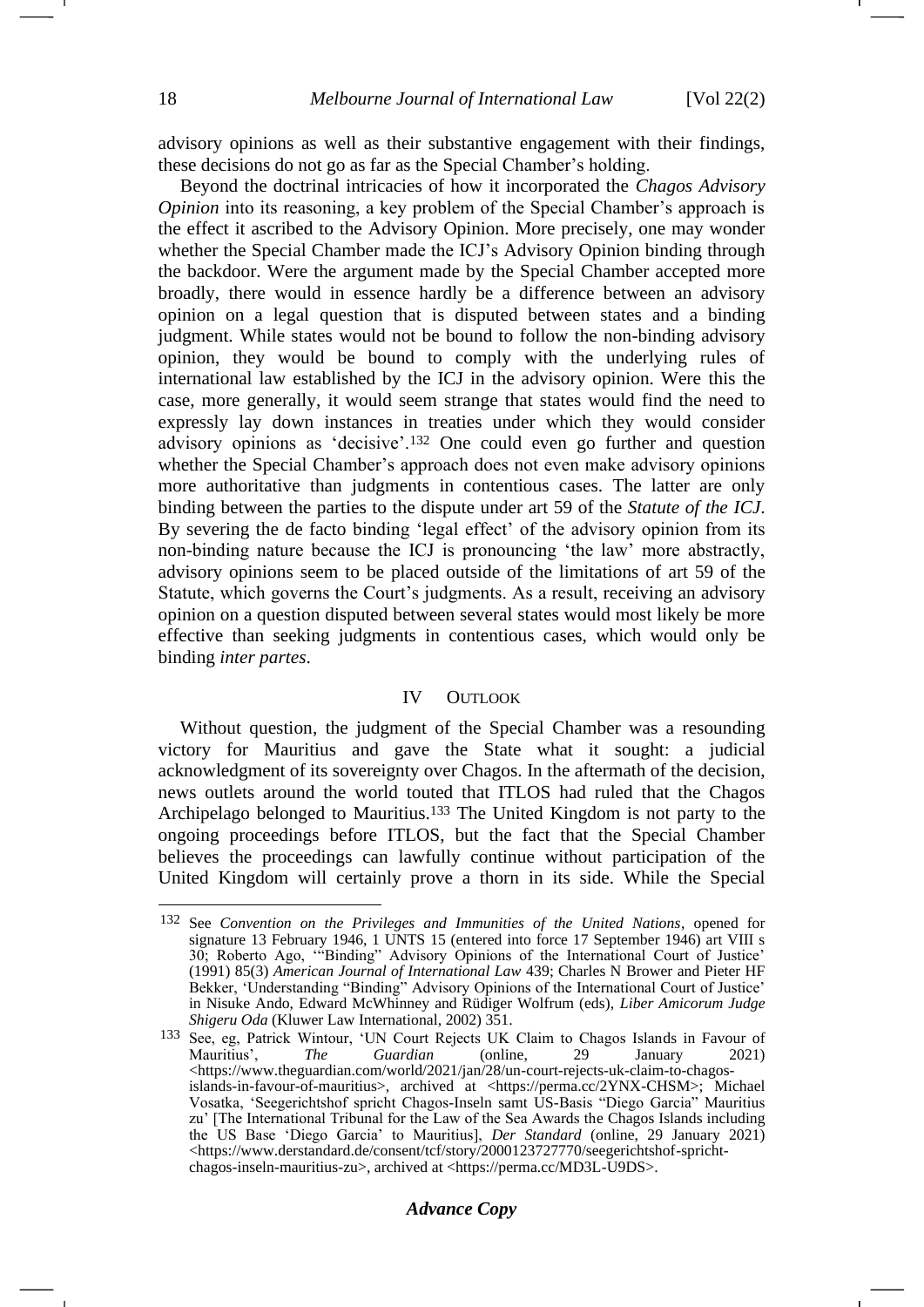Chamber's ruling on the merits will have no immediate legal effect on the United Kingdom because the judgment will only be effective *inter partes*, the import of the ruling goes beyond its legal implications.<sup>134</sup>

Most immediately, the judgment further strengthens Mauritius' claim to the Chagos Archipelago and increases the pressure on the United Kingdom to end its administration of the territory.<sup>135</sup> Already in 2020 in reaction to the *Chagos Advisory Opinion*, the UN published an updated map of the world that explicitly considered the Chagos Archipelago part of Mauritius.<sup>136</sup> Mauritius might also use its victory to intensify efforts to have the United Kingdom removed from the Indian Ocean Tuna Commission.<sup>137</sup> On a practical level, Mauritius has extended offers to let the United States further use Diego Garcia for defence purposes after the end of the British administration, seeking to disrupt the support of the United States for the United Kingdom in the Chagos question.<sup>138</sup>

With regard to international law, the judgment of the Special Chamber may increase the impact of advisory opinions in the future. The decision has shown what impact the advisory jurisdiction of the ICJ can have on ongoing disputes if employed strategically. At the same time, it seems likely that the scepticism of states generally reluctant to accept the jurisdiction and authority of international courts will be reinforced. The United States, for example, denounced the *Chagos Advisory Opinion* before the Special Chamber handed down its judgment because it considered it an intervention into a bilateral dispute.<sup>139</sup> In this light, it will likely be hesitant to endorse the Special Chamber's decision.

In sum, the Chamber seems to have attempted to navigate the thorny issue of how to deal with the absence of the United Kingdom in the proceedings by relying on the *Chagos Advisory Opinion*. Its decision to reframe the key question of the case about the legal status of the Chagos Archipelago into one about the existence of a 'dispute' cannot, however, veil that it left open what 'legal effect' it actually ascribed to the *Chagos Advisory Opinion*. But perhaps clarity was not

<sup>134</sup> The United Kingdom emphasised this *inter partes* effect together with its long-standing argument that it has exercised sovereignty over Chagos for many years in its response to the ruling of the Special Chamber: James Heappey, 'British Indian Ocean Territory: Navy: Question for Ministry of Defence', *UK Parliament* (Statement, 8 February 2021) <https://questions-statements.parliament.uk/written-questions/detail/2021-02-03/148829>, archived at <https://perma.cc/7SRE-Q7T6>.

<sup>135</sup> Claire Mills, *Disputes over the British Indian Ocean Territory: February 2021 Update* (Briefing Paper No 9134, House of Commons Library, 8 February 2021) 5: 'there is a broad consensus among commentators that the ruling puts greater international legal pressure on the UK Government'.

<sup>136</sup> UN Geospatial, 'Map of the World', *United Nations* (Web Page, 1 October 2020) <https://www.un.org/geospatial/content/map-world>, archived at <https://perma.cc/2J3J-YMKU>.

<sup>137</sup> Elizabeth Boomer, 'International: International Tribunal for the Law of the Sea Confirms Sovereignty of Mauritius over Chagos Archipelago', *Library of Congress* (Web Page, 23 February 2021) [<https://www.loc.gov/item/global-legal-monitor/2021-02-23/international](https://www.loc.gov/item/global-legal-monitor/2021-02-23/international-international-tribunal-for-the-law-of-the-sea-confirms-sovereignty-of-mauritius-over-chagos-archipelago/)[international-tribunal-for-the-law-of-the-sea-confirms-sovereignty-of-mauritius-over](https://www.loc.gov/item/global-legal-monitor/2021-02-23/international-international-tribunal-for-the-law-of-the-sea-confirms-sovereignty-of-mauritius-over-chagos-archipelago/)[chagos-archipelago/>](https://www.loc.gov/item/global-legal-monitor/2021-02-23/international-international-tribunal-for-the-law-of-the-sea-confirms-sovereignty-of-mauritius-over-chagos-archipelago/), archived at <https://perma.cc/76W7-RKMK>.

<sup>138</sup> Marwaan Macan-Markar, 'Mauritius Makes Play for Future with US Base on Diego Garcia', *Nikkei Asia* (online, 18 November 2020) <https://asia.nikkei.com/Editor-s-Picks/Interview/Mauritius-makes-play-for-future-with-US-base-on-Diego-Garcia>, archived at <https://perma.cc/63C7-5APU>.

<sup>139</sup> *Advisory Opinion of the International Court of Justice on the Legal Consequences of the Separation of the Chagos Archipelago from Mauritius in 1965: Report of the Secretary-General*, UN GAOR, 74th sess, Agenda Item 86, UN Doc A/74/834 (18 May 2020) 17–18.